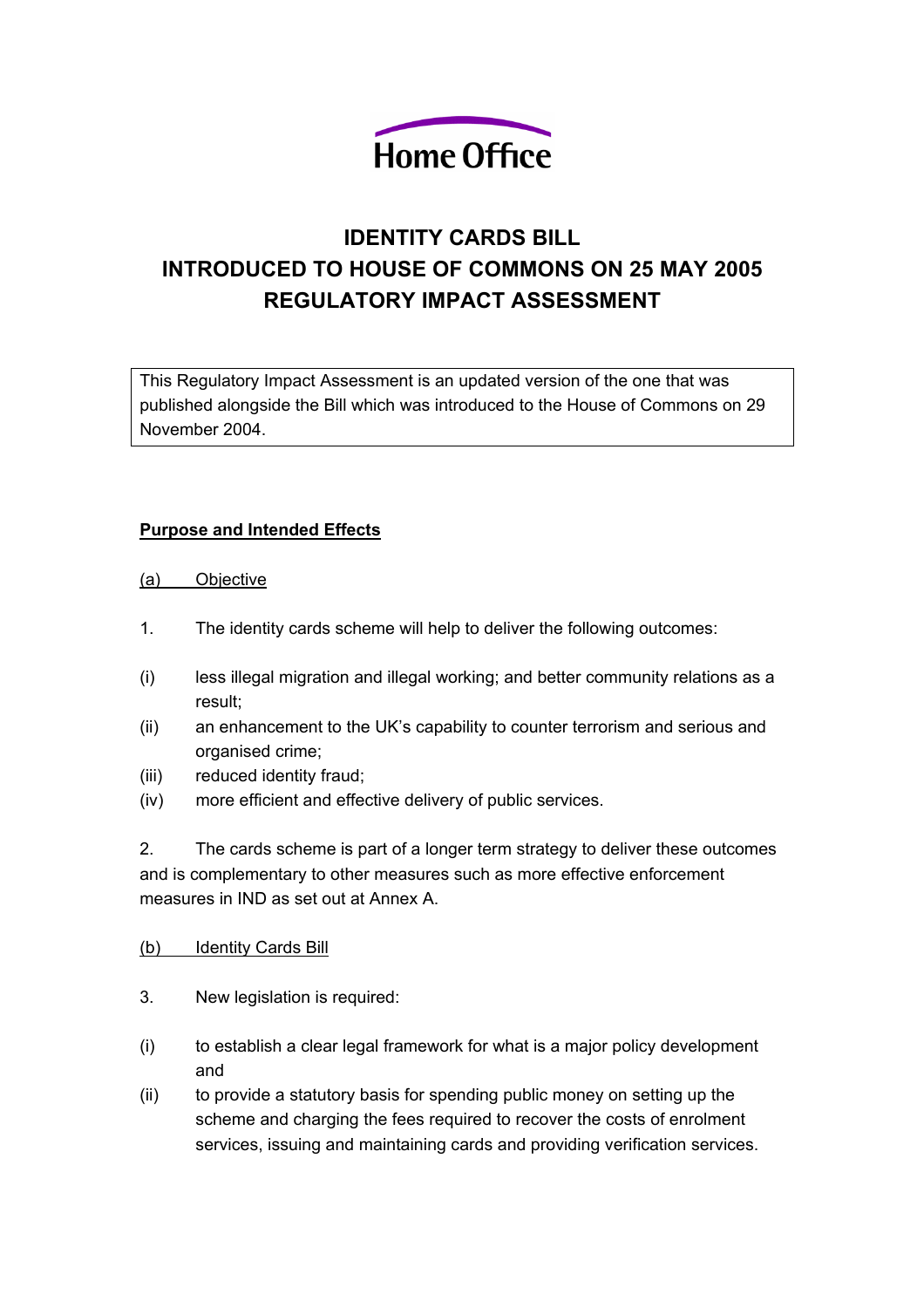4. The Bill is an enabling measure. It sets out the framework for the identity cards scheme, which is an inclusive scheme designed for everyone aged 16 or over who is legally resident in the United Kingdom for 3 months or more.

5. The main features of the legal framework needed to introduce identity cards are:

- (i) Setting up a National Identity Register of basic personal information;
- (ii) Specifying information that may be recorded in the Register (including biometric data) and safeguards to ensure this is only available to those with lawful authority;
- (iii) Powers to issue identity cards both as free-standing cards and linked to the issue of designated identity documents (such as passports);
- (iv) Powers for card issuing organisations to verify data provided by people applying for ID cards as part of reducing the risk of people attempting fraudulently to obtain ID cards;
- (v) Provision of information from the National Identity Register to law enforcement and security agencies in specified circumstances, such as on grounds of national security or for the prevention or investigation of crime, and ensuring there is independent oversight of these arrangements;
- (vi) Establishing new criminal offences and civil sanctions to make the scheme effective;
- (vii) Powers to set a date in the future when the scheme would become compulsory, with a requirement to register with the scheme and to set civil penalties for failure to register;
- (viii) Enabling public and private sector organisations to verify a person's identity by checking a card and/or information held on the National Identity Register with the person's consent and enabling powers to make regulations for required identity checks for public services;
- (ix) Establishing an independent National Identity Scheme Commissioner to oversee the operation of the scheme and report to Ministers and Parliament.

6. As with any project of this size and complexity there is a great deal of development work to be done before it is possible to finalise all the operational details, including the precise technical arrangements for recording biometric identifiers such as facial image, finger scans and iris images, which will provide a way of uniquely confirming the identity of cardholders.

7. The Bill therefore strikes a balance between setting a clear legislative framework for the scheme, for example by limiting the type of information which may be recorded, and avoiding constraining the design of the scheme, e.g. by setting out the precise details of application forms in primary legislation. Parliament will continue to have oversight of these arrangements by debating regulations which will set out these details as the scheme develops. Before Regulations are laid the Government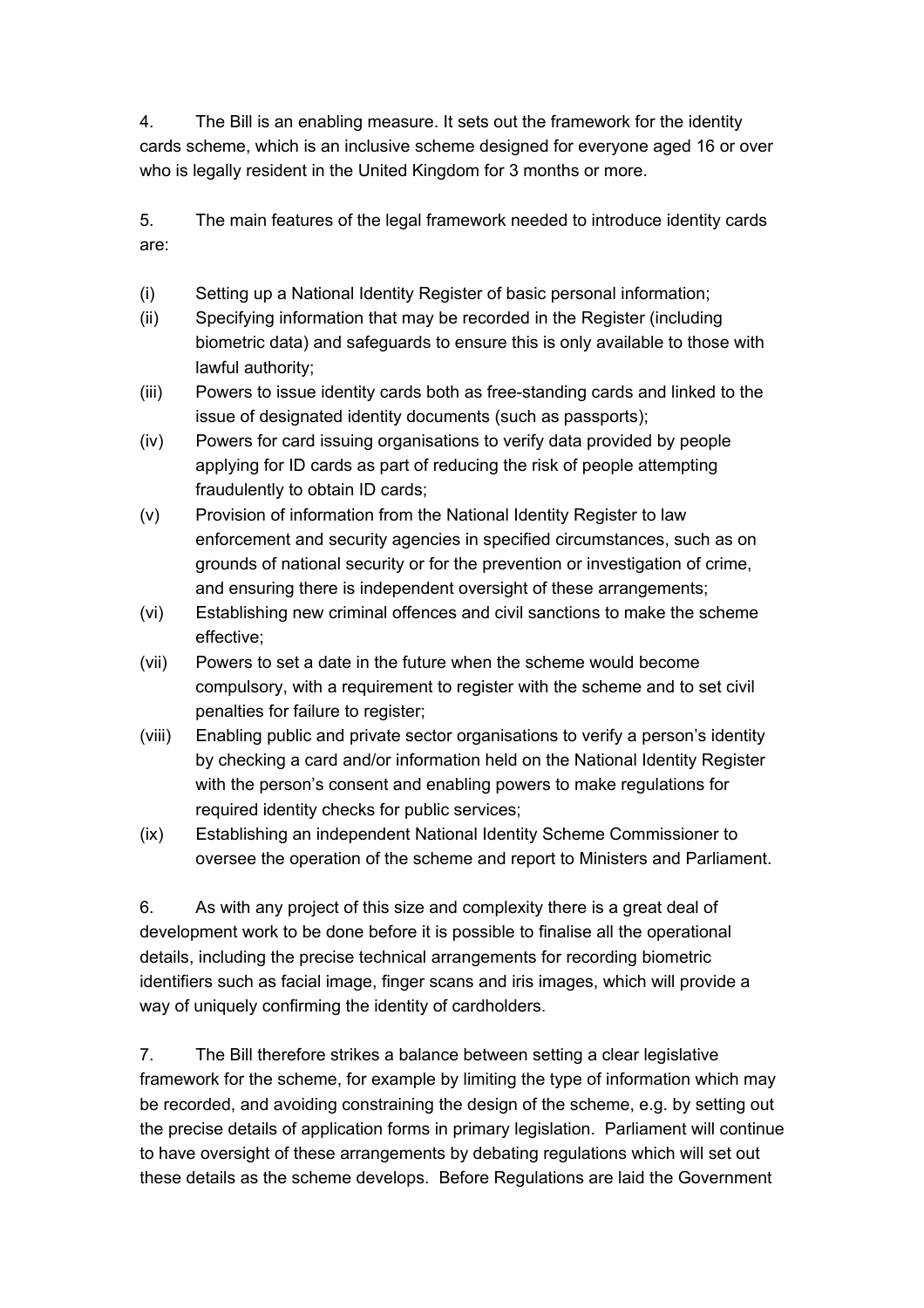will consult where appropriate, particularly if regulations affect business or voluntary sectors, and appropriate regulatory impact assessments will be produced.

#### Compulsory Scheme

8 No date has yet been set for a decision on a move to compulsion for identity cards. There are a number of factors which the Government will need to consider before recommending a move to compulsion to Parliament. These are explained in Identity Cards: The Next Steps (CM 6020).

- 9. The Bill sets out a "super-affirmative" process whereby:
- (i) the Government must publish a report setting out its case for the move to compulsion;
- (ii) the report must include a proposition on how compulsion would work;
- (iii) the report must be laid before Parliament for debate and vote in both Houses. Both Houses may amend the proposition;
- (iv) the Government then lays for 60 days an order for compulsion via affirmative resolution. The order must be consistent with the motion agreed by Parliament;
- (v) there would be a debate and vote in both Houses.

10. The Government must go back to (i) if the process fails at any point. However, the Government does not need to go back to (i) if it subsequently proposes to relax compulsion in some way, for example not to require individuals over a certain age to renew their registration.

## Impact

11 As the provisions set out above show, the Bill as drafted places no burdens on business, charities or voluntary bodies. There are no provisions in the Bill which will allow the Government to require business, charities or voluntary bodes to make identity checks using the identity cards scheme. The required identity checks power relates only to public services.

12. Should the Government propose any new requirements through other legislative vehicles for business, charities or voluntary bodies to require identity checks or to incorporate the identity cards scheme within existing requirements to undertake checks, the Government will produce and publish regulatory impact assessments relevant to the sector(s) affected. An example of where this has already been done is the RIA produced when revised regulations on identity checks for foreign workers were published earlier this year.

## c) Cost/ Benefit Analysis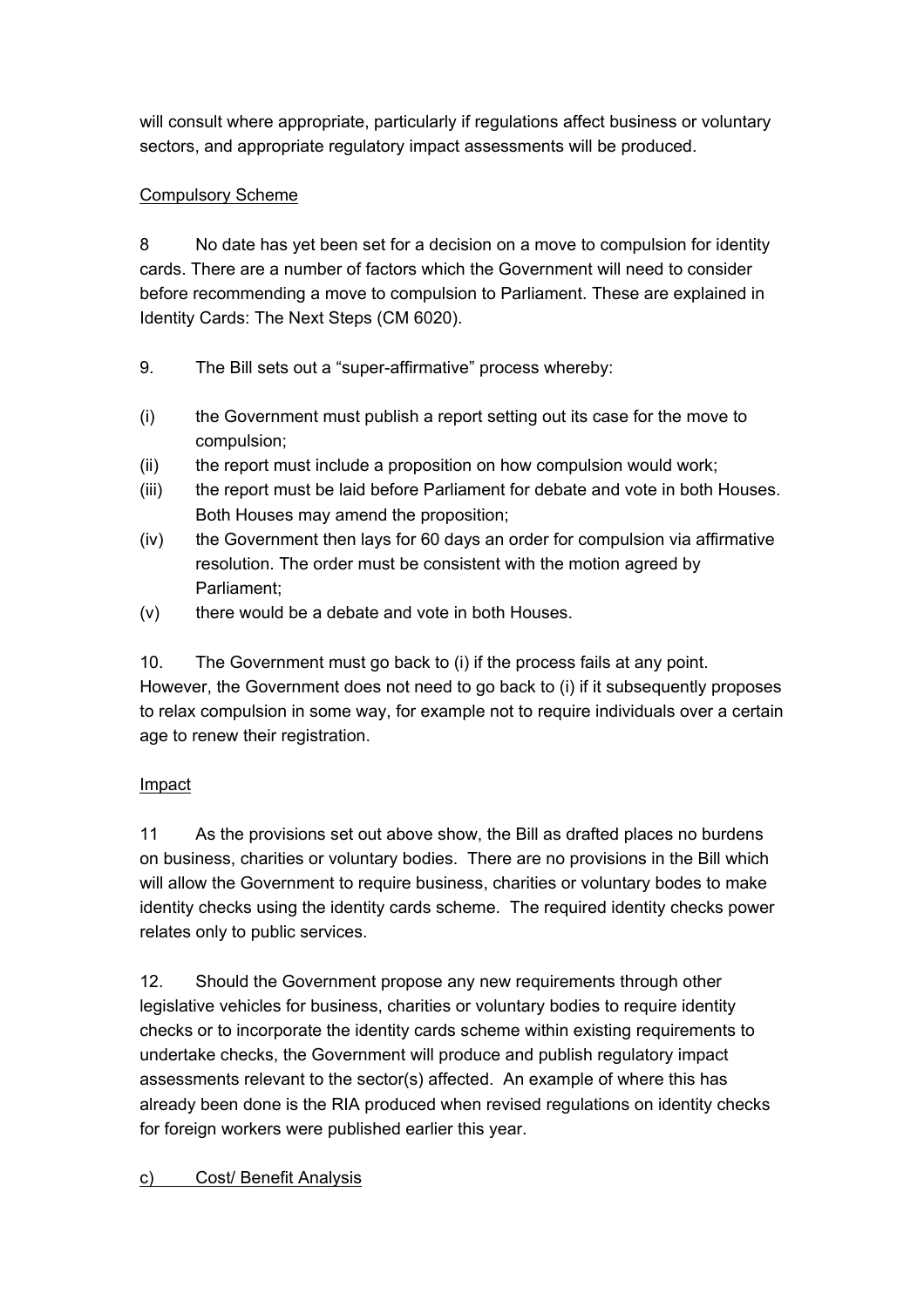13. A strategic outline case was produced prior to the Home Secretary's announcement that the Government was proceeding with an identity cards scheme in November 2003. The strategic outline case confirmed that the benefits of the scheme outweighed the costs.

14. A Gateway 0 Review of the Identity Cards Programme was carried out by an independent review team under the auspices of the Office of Government Commerce (OGC) during January 2004. The team confirmed that the Gateway 0 preconditions had been satisfied and that the Identity Cards Programme was ready to proceed to the next stage. The next key revision of the cost/benefit case is scheduled for completion later in 2005, at the end of the Programme Definition phase when an OGC Gateway 1 review will be conducted..

15. Considerable work has been undertaken to develop further the estimates of costs and benefits in preparation for the Gateway 1 review. This includes:

- (i) more detailed specification of the requirements of the scheme both in terms of enrolment and verification services;
- (ii) a trial to assess the public's reaction to the recording of biometric information and in particular any lessons which can be learned about difficulties which the public might have. Particular emphasis has been given to people with disabilities;
- (iii) a review of the options for delivering the scheme which has concluded that risks will be best managed by creating a new agency to issue ID cards and provide verification services which incorporates the UK Passport Service;
- (iv) close working with key stakeholder groups in the public and private sector to develop benefits profiles and gain a better understanding of what facilities and levels of service they require to make best use of the scheme;
- (v) consultation with the wider public and interested groups, particularly the Home Affairs Select Committee. This has identified additional facilities which will be needed to increase public confidence in the scheme.

#### **Costs**

16. The Government's decision to set up a new agency incorporating the functions of the UK Passport Service and to link the issue of ID cards closely to passports was influenced not only by the need to have clear lines of political and operational authority for the scheme but by the need to respond to international developments. The US has already imposed a fingerprint requirement on all visitors to the US who have historically not required a visa ('the visa waiver scheme'). This includes British citizens. The EU has mandated biometric passports, incorporating the recording of fingerprints as a Schengen building measure. The costs of recording biometric information and issuing more secure identity documents (in the form of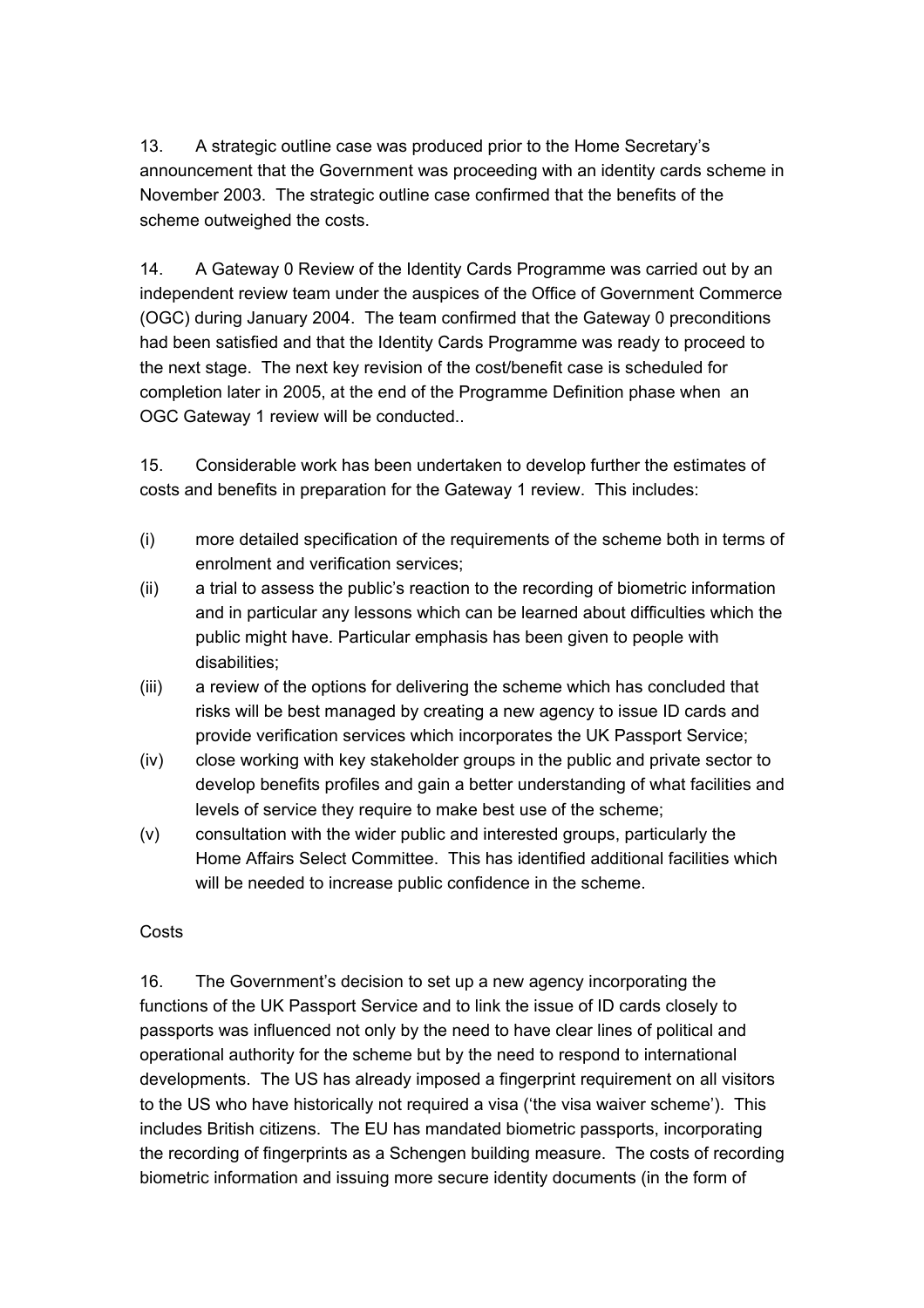biometric passports) will become unavoidable<sup>[1](#page-4-0)</sup>. Passports are currently held by 80% of the adult population. Similarly, for foreign nationals, the EU is in the process of finalising specifications for biometric residence permits for all third country nationals, which IND will be aiming to introduce by 2007.

17. The UK Passport Service (UKPS) five-year corporate plans published in 2004 and 2005 included its forward financial projections to fund the infrastructure for issuing biometric passports incorporating one biometric identifier and cover increased running costs associated with the additional work such as interviewing first time passport applicants from 2006.

18. Building on these developments in the Passport Service, the additional functions which need to be funded for the ID cards scheme comprise:

- (i) the cost of covering the whole resident population<sup>[2](#page-4-1)</sup> aged 16+ rather than the 80%+ who will have passports by 2008;
- (ii) the cost of recording, matching and storing three types of biometric information (face, fingerprint and iris) rather than the one which is the current standard required for the first generation of biometric passports (face);
- (iii) the cost of providing an on-line verification service which can validate ID cards and other identity enquiries for user organisations. Continuing discussions with user organisations and work on reducing the delivery risks have led to a design decision that on-line checks provide an optimum combination of simplicity, reliability and auditability. However this does mean that the central IT infrastructure will require more capacity and will need to be more resilient than the current passport IT infrastructure or that envisaged in the 2004 UKPS corporate plan. Sufficient allowance also has to be made for supporting users of the verification service via a helpdesk.

19. The current best estimate is that the total average annual running costs for issuing passports and ID cards to UK nationals is estimated at £584 $\text{m}^3$  $\text{m}^3$ . Some set-up costs will be incurred after the first ID cards/biometric passports are issued as it will be more cost effective to build parts of the infrastructure incrementally.

<span id="page-4-0"></span> $\overline{a}$  $1$  Those without biometric passports wishing to visit the US will require a visa when all US requirements are implemented. The current cost of a US non-immigrant biometric visa is \$100 and requires a personal visit to either London or Belfast. It currently takes 31 working days to make an appointment for fingerprints to be recorded and a further 3 working days to issue a visa.

<span id="page-4-2"></span><span id="page-4-1"></span> $2$  British and qualifying Irish nationals only. Registering and issuing cards to foreign nationals is a more complex process which needs to take account of whether the applicant is visiting the UK for the first time or is permanently settled and the quality of the documentation that they hold, for example whether biometric information was recorded when their documentation was issued. Many foreign nationals will be required to provide biometric information when they obtain visas or residence permits under EU regulations.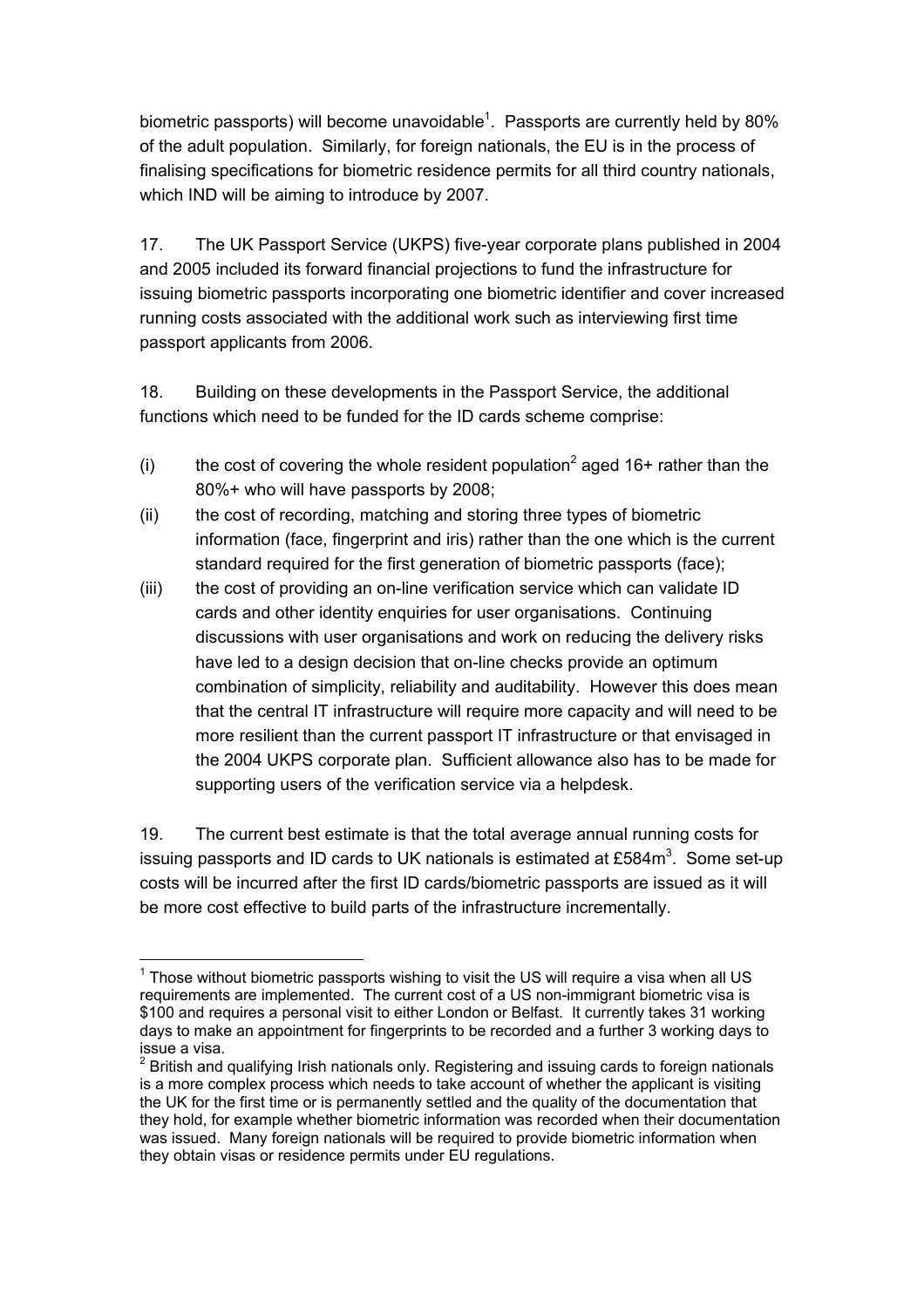- 20. The running costs of the scheme will be recovered via fees charged for:
- (i) the issuing of passports and ID cards;
- (ii) the maintenance of passports and ID cards  $-$  e.g. to issue replacements for lost documents; and
- (iii) the verification service  $-$  e.g. through charges to accredited organisations.

21. The process of setting a fee structure will require the explicit consent of the Treasury and Parliament. The Identity Cards Bill provides flexibility to set charges for components of the above services, e.g. the accreditation of a user of the verification service as well as charges for usage<sup>[4](#page-5-0)</sup>. Parliament will make decisions on the actual fee structure will be made before the first chargeable cards are issued and when costs which need to be recovered will be clearer having agreed contracts with suppliers. The legislation provides an appropriate freedom of scope to set fees, with the proviso that the scheme cannot be used to raise net revenue for the Exchequer. Therefore it would be possible not to set fees in some areas providing the total expenditure is covered by total revenues. An example might be when people notify changes of address. A fee for the handling of these transactions might be counterproductive.

22. The current best estimate for the unit cost of an adult passport/ID card package for UK citizens valid for 10 years is £93<sup>[5](#page-5-1)</sup>. The actual amount charged to a person will depend on future policy decisions on charging within the scope allowed by the Identity Cards Bill as discussed above. Issues which the Government wishes to explore further on charging include:

- (i) refining estimates of revenues for the verification service as potential users develop more detailed plans for how they will use the scheme;
- (ii) whether and to what extent offering cards at lower cost, for example to people on low incomes, may be possible.

23. Organisations wishing to use the on-line verification service will have the following options:

(i) an on-line enquiry facility to confirm information provided with the consent of the card holder. Organisations will be expected to fund any costs associated with their end of this link;

<sup>&</sup>lt;sup>3</sup> At 2005/06 prices and including allowances for contingency, optimism bias and nonrecoverable VAT.

<span id="page-5-0"></span> $4$  The Bill also includes a separate measure to allow for the cost of issuing free passports to those born before 2 September 1929 to be met by the fees charged to other passport holders.

<span id="page-5-1"></span><sup>&</sup>lt;sup>5</sup> At 2005/06 prices and including allowances for contingency, optimism bias and nonrecoverable VAT. The estimate of the indicative charge published in the previous RIA was derived from a unit cost of £88 which was at 2004/05 prices and excluded allowances for contingency, optimum bias and non-recoverable VAT.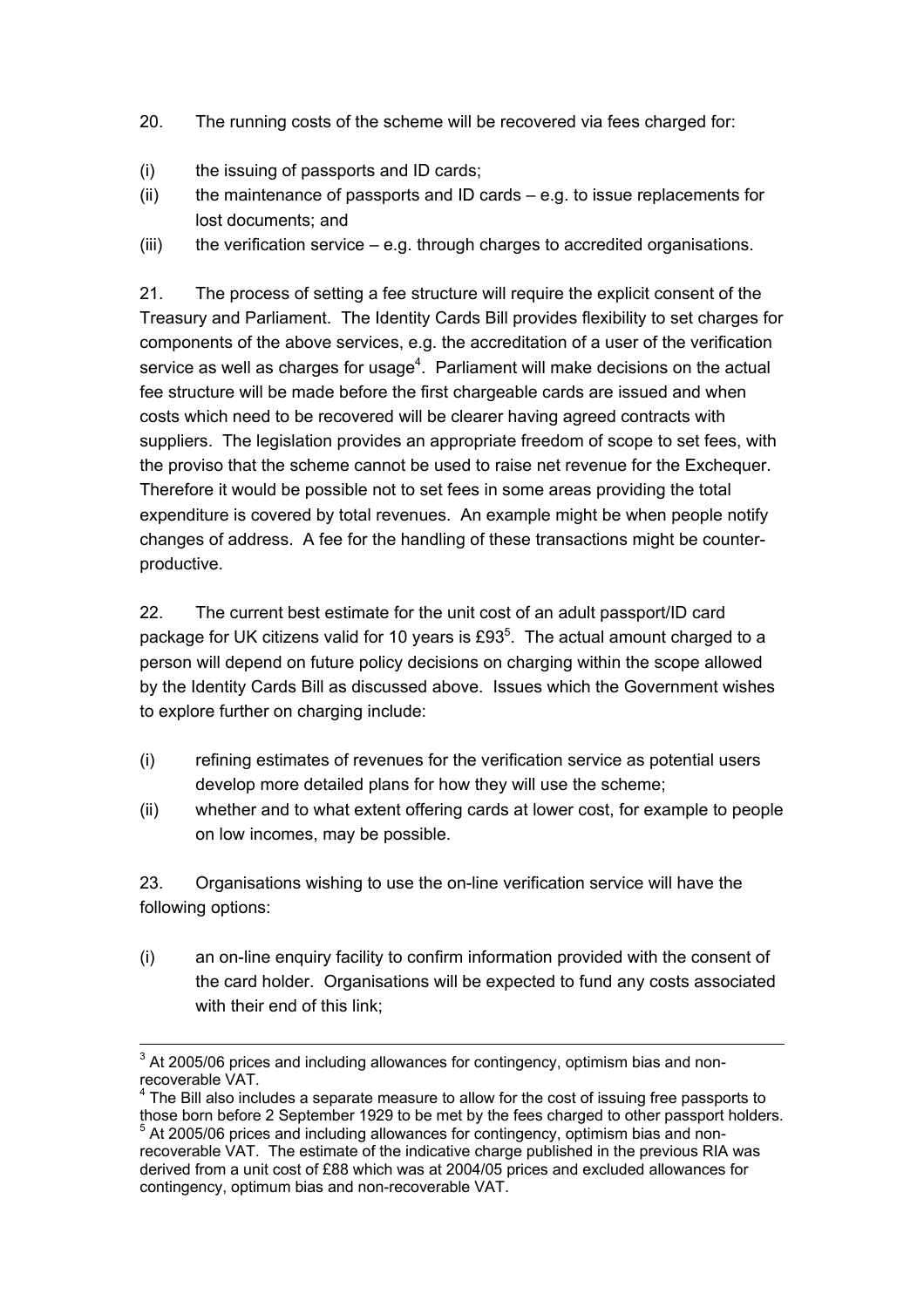(ii) a card/biometric reader with on-line access to the verification service. Organisations will be expected to fund the costs of card readers. The current working assumption is that the cost of card readers would fall within a range of £250-£750 depending on their level of sophistication and performance – for example whether they are able to check a biometric as well as the card in high risk, high value transactions where the card holder is present. Integrated with other security and verification requirements, this cost could fall substantially over the years ahead. No allowance in these estimates has been made for reductions in cost due to volume discounts, however the use of a common standardised technical interface for the online verification system will encourage a competitive market for card and biometric readers to develop, which can be expected to bring costs down over time. The rollout of 'Chip & PIN' card readers (see paragraph 61) will also help to establish a competitive market.

#### **Benefits**

24. Examples of the benefits of the scheme are given in section 2 below. In general, benefits fall into the following categories:

- (i) more efficient processes. The scheme will speed up and simplify identity checks for user organisations. This will allow for redeployment of resources, e.g. reducing police resources tied up in administrative tasks to use for frontline services. In some cases it may also generate cashable benefits to the Exchequer, e.g. by increasing the recovery of unpaid fines. It should also allow for reductions in compliance costs with some regulations, e.g. money laundering and rules on checks on the immigration status of employees even in advance of any explicit requirement to use the scheme;
- (ii) removing duplication of functions. A number of Government departments revalidate a person's identity in the absence of a single definitive record. An example would be a foreign national living in the UK and having to establish his/ her immigration status a number of times to different departments and public services.
- (iii) reduced fraud. A Cabinet Office study published in 2002 estimated the cost of identity fraud in the UK to be £1.3 bn pa split equally between the public and private sectors. Work is underway with key stakeholders to revalidate these estimates and identify other sectors affected by identity fraud which were not counted in the original research, for example telecommunications operators. Key stakeholders such as the Department for Work and Pensions and financial services organisations agree that an ID cards scheme will reduce their exposure to identity fraud. In addition to reducing identity fraud, the scheme could also reduce fraudulent use of services by those not entitled to them, e.g. the use of free non-emergency NHS treatment by those whose immigration status requires them to pay;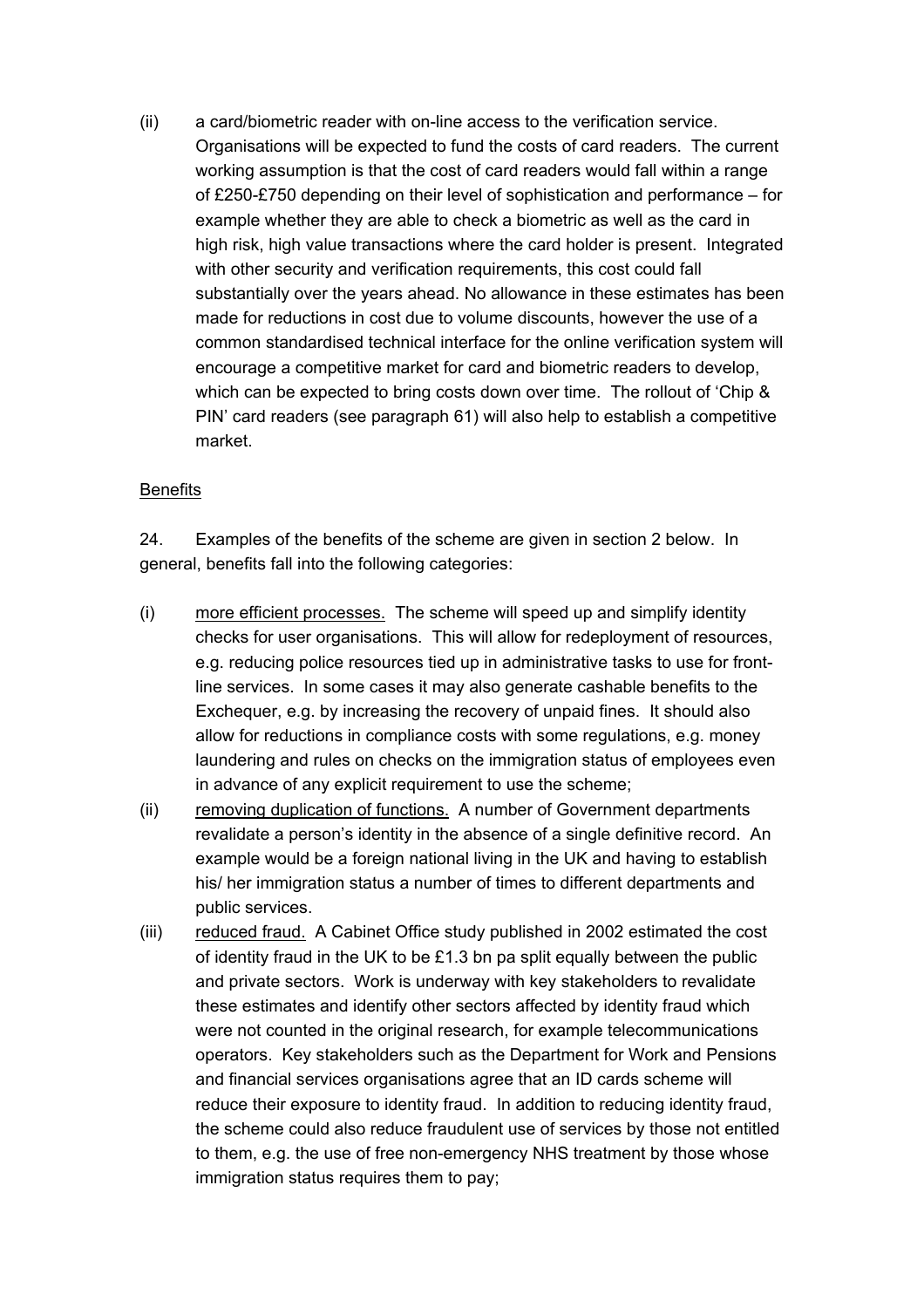- (iv) more convenient access to services. Fast track immigration through iris recognition automated barriers at major UK airports is being deployed for certain categories of pre-registered foreign national. Use of the automated barriers could potentially be extended to those registered with the ID cards scheme.
- 25. Important benefits which cannot yet be quantified completely are:
- (i) improved enforcement of immigration controls which will help to maintain public confidence in the immigration system. Identity cards will give everyone a means to prove their immigration status which will allow service providers and employers to make checks without the need for specialised knowledge of immigration rules. This will help to reduce the illegal immigration 'pull factor' as currently there is no simple, universal basis for enforcing in-country immigration controls. It will also help to maintain public confidence that current levels of lawful inward migration can be sustained. Lawful migrants currently contribute £2 bn pa to the economy which could be put at risk if the resident population lacks confidence in controls;
- (ii) enhancing the UK's ability to counter terrorism and organised crime. Rebuilding Manchester City Centre after the 1992 PIRA bombings cost £1.2 bn. The economic and social costs of organised crime have been estimated at £20 billion p.a. and the consequences of just one major terrorist outrage can be severe. The identity cards scheme will help to disrupt the support networks of terrorists and organised criminal operations which rely extensively on the use of multiple identities to make it more difficult to monitor their activities;
- (iii) reducing the fear of crime. This is validated by research with the general public which shows that people do see identity cards as a way of reestablishing a sense of order in society and helping the police deal with crime. Parents of younger teenage children see ID cards as a way of protecting their children from unauthorised access to age-restricted goods and services. Fear of crime – particularly terrorism – may also influence organisations' decisions, e.g. on investment;
- (iv) continued benefit of free movement. UK business depends on free movement between our main economic partners. As noted above, failure to conform with enhanced travel document specifications would mean UK citizens having to obtain biometric visas to visit the US at considerable additional cost.

26. In the longer term, should the card scheme become compulsory it could provide the means to make more fundamental improvements in the delivery of Government services. Everyone registered with the scheme will have a unique National Identity Registration Number (NIRN). While not part of the immediate business justification for the scheme, as Government services update their systems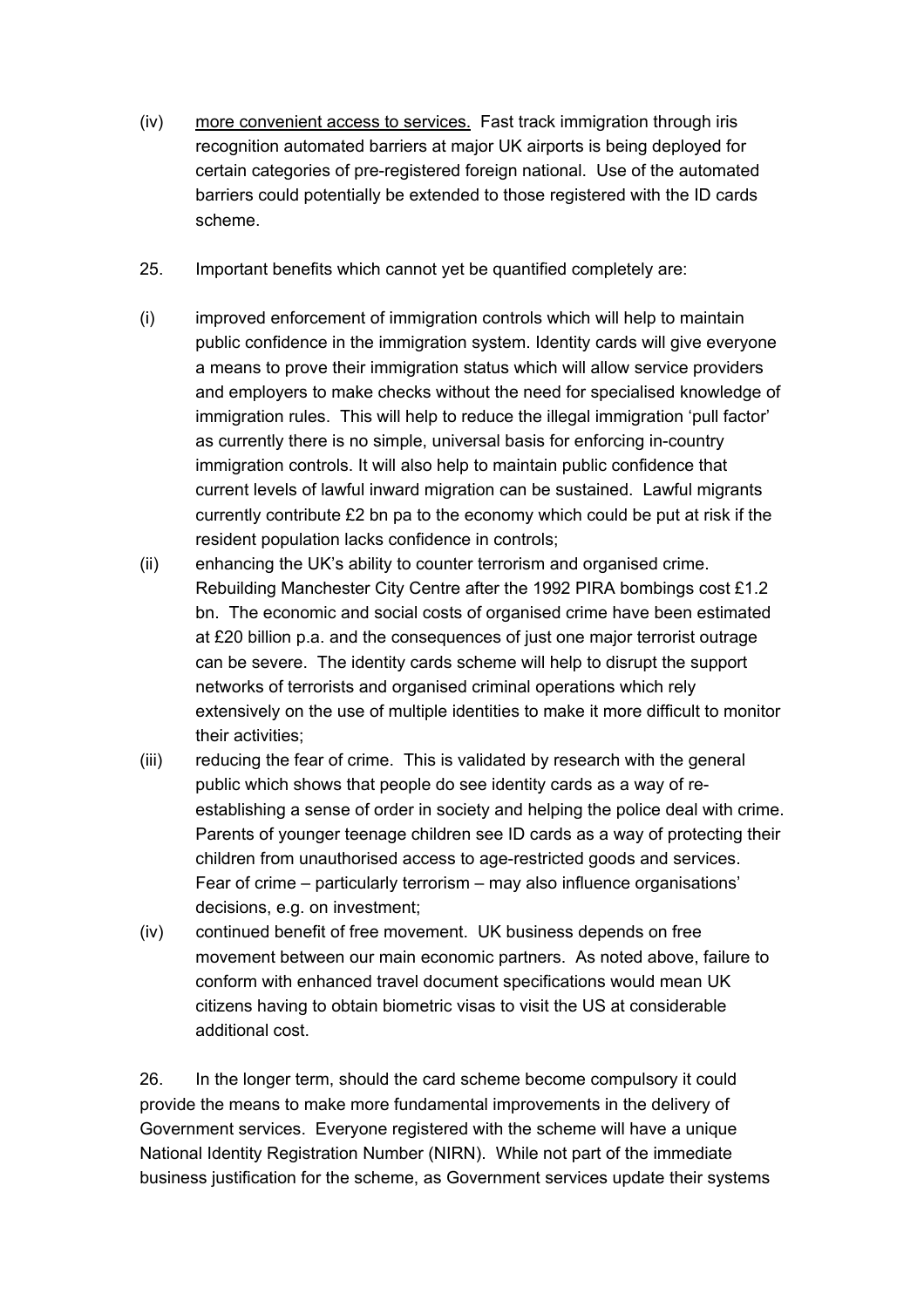over time they could cross-reference their personal numbering schemes with the NIRN. This would allow for more efficient interaction between citizens and public services and allow citizens to quote just one number in their dealings with different parts of Government while still ensuring that service specific information remained under the control of each service, thereby protecting privacy. While not currently costed as part of the functions of the Identity Cards Scheme, it could also provide a basis for people to notify changes of personal details, such as address, only once. The scheme could then notify other Government services.

27. As noted above, the Government was satisfied that the benefits of the identity cards scheme justified the costs when it announced the decision to proceed in November 2003. The ongoing work on costs and benefits - especially in the light of confirmation of international requirements to introduce biometric passports and residence permits – continues to support this judgment.

#### d) Business Sectors Affected

28. There are no proposals in the legislation on identity cards to require any organisations or individuals to undertake any checks on identity cards.

29. However, business sectors such as financial services and employers are likely to be affected by the scheme once it becomes established. If any specific regulations or changes to regulations are made with regard to these groups, there will be consultation and publication of relevant regulatory impact assessments. In the absence of specific regulations applying to these sectors, organisations will need to weigh up the costs, risks and benefits to them of changing current practices to incorporate the use of identity cards. This is a move which the Government would encourage and it will therefore continue to work closely with private sector organisations, for example through the private sector user group of organisations interested in using the verification service, to ensure that the scheme develops along lines which will meet their business requirements.

30. The Identity Cards Bill also provides a power for the Secretary of State to require any person to provide information to help validate information on the National Identity Register. The purpose of this provision is to conduct background checks on individuals to authenticate the identity a person wishes to register in the National Identity Register. As the nature of the checks will vary from applicant to applicant and also over time, it is not possible to identify at this stage whether any particular business sector will be affected by any regulations made under these powers. The Bill reflects comments received on the draft Bill by some commercial organisations and now allows for the Secretary of State to reimburse people and organisations affected by this provision (see paragraph 74).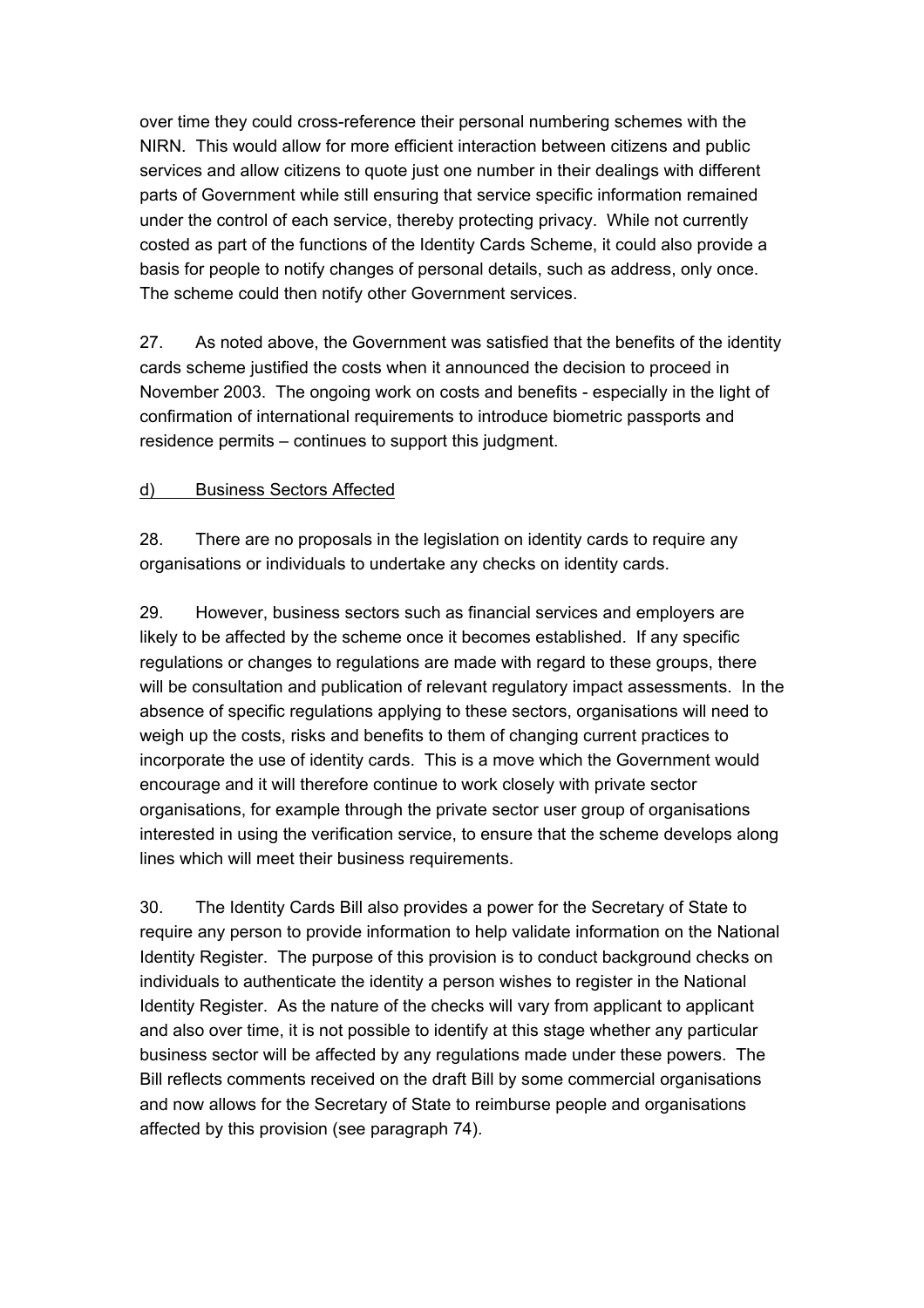#### **Achieving the policy outcomes**

31. This section is divided into four sub-sections to cover in turn each of the four main outcomes that the cards scheme will help to deliver:

- (a) less illegal migration and illegal working; and better community relations as a result;
- (b) an enhancement to the UK's capability to counter terrorism and serious and organised crime;
- (c) reduced identity fraud;
- (d) more efficient and effective delivery of public services.

32. Each sub-section addresses the nature of the problem; how the identity cards scheme will help and gives examples of the types of costs and benefits to particular sectors, society and individuals. The nature of any likely costs and indications of whether and when any obligation to use the service might arise along with any assumptions are also set out. Other current initiatives which complement the use of ID cards are set out at Annex A.

# (a) Less illegal migration and illegal working; and better community relations as a result;

# The problem

33. The government wants to encourage lawful migration to the country to meet the challenges of demographic changes and skills and labour shortages. Lawful migrants across all income levels benefit the economy by around £2 billion per annum. In sustaining and perhaps increasing current levels of lawful migration, it is important to retain the confidence of the resident population that immigration controls will not be abused, particularly with regard to people staying longer than their entitlement and who then work illegally and use services for free to which they are not entitled.

34. It is difficult to establish the scale and trends of illegal migrant working in the UK. The UK is currently reviewing the methods used in other countries to estimate the scale of their illegal working populations. Illegal working occurs in sectors where principally casual, low-skilled jobs prevail e.g. construction, textiles/clothing, hotel & catering, household services/cleaning, agriculture and the sex industry<sup>[6](#page-9-0)</sup>.

35. There is very little evidence on the wages of illegal migrant workers although it is reasonable to assume that large numbers are working below the minimum wage.

<span id="page-9-0"></span> 6 Information from OECD, TUC and discussions with IND enforcement officials.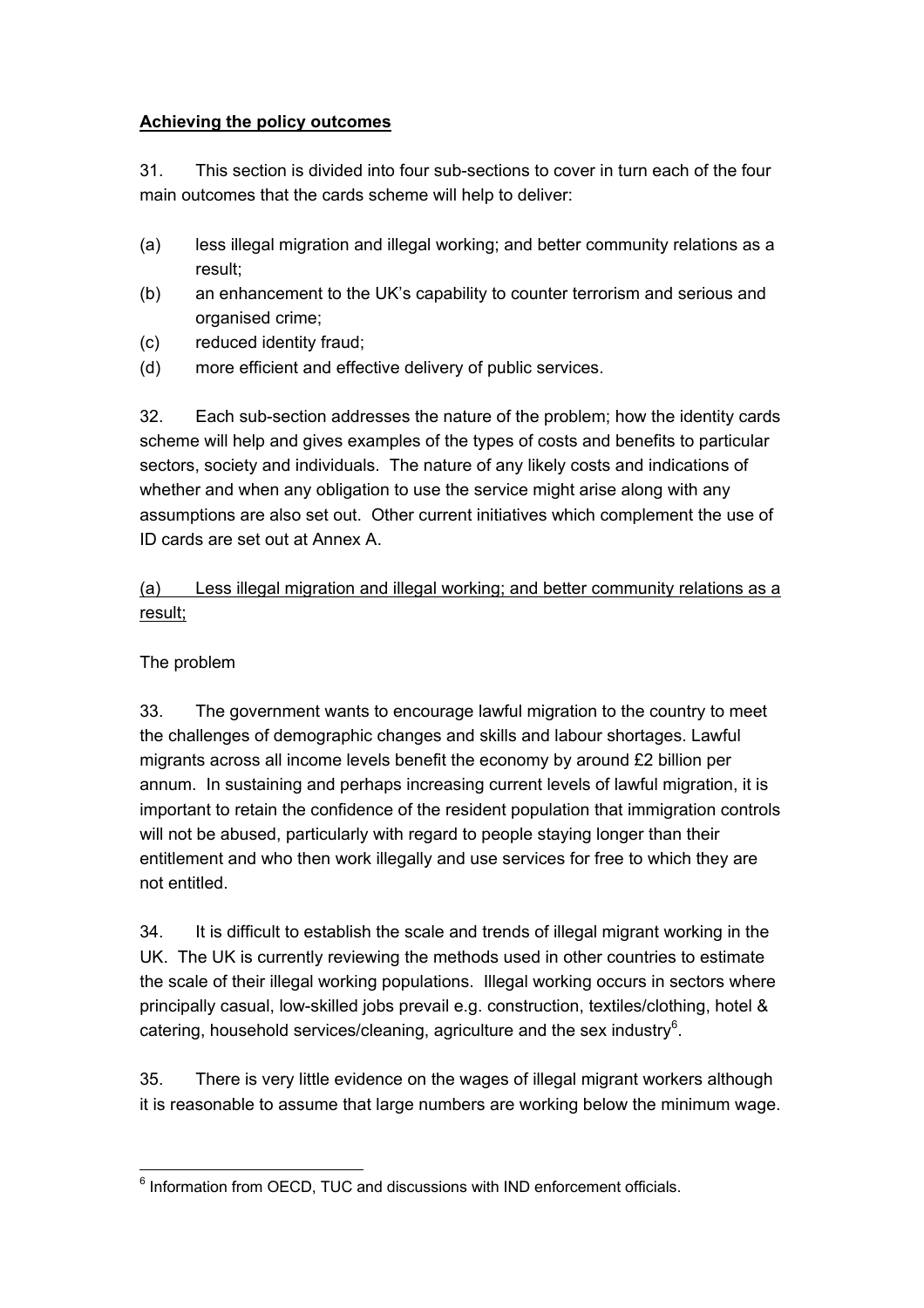Even in cases where some work at or above the minimum wage, they may be working very long hours, under poor conditions.

36 The effect of illegal working and the sectors affected are summarised in the table below.

| <b>Those affected</b> | <b>Implications</b>                                                     |  |
|-----------------------|-------------------------------------------------------------------------|--|
| Illegal workers       | Poor pay rates and working conditions                                   |  |
|                       | Poor living conditions                                                  |  |
|                       | Risk of exploitation                                                    |  |
| Government            | Loss of taxation and National Insurance revenue <sup>7</sup>            |  |
|                       | Fraudulent claims for benefits, e.g. asylum seeker support<br>$\bullet$ |  |
|                       | payments                                                                |  |
| <b>Businesses</b>     | Distortion of legitimate trade through unfair competition <sup>8</sup>  |  |
|                       | Lost productivity when legitimate employers find they have              |  |
|                       | been employing illegal workers                                          |  |
| Society               | Supplying illegal workers is often part of organised criminal           |  |
|                       | activity and helps support other forms of criminality such              |  |
|                       | as the sex industry and drug abuse                                      |  |
|                       | Lack of confidence in immigration controls can put at risk              |  |
|                       | the cohesiveness of communities                                         |  |

How the ID cards scheme will help

37. The scheme will provide a straightforward means to record and verify the immigration status of all residents aged 16 and over. The verification service will be available not just to the authorities responsible for maintaining immigration controls but to providers of public services and private sector organisations. It will help to ensure that decisions on service entitlement or employment are made with reference to the correct immigration status of the individual concerned. This is particularly important for employers as the law is becoming increasingly difficult to comply with because of the greater range of documents which employers have to check due to enlargement of the EU. The measure would therefore help legitimate employers who would have a simple way to check status. It would also help to enforce the law against unscrupulous employers who would no longer have a defence in claiming that they examined an unfamiliar document which appeared genuine to them.

<span id="page-10-1"></span><span id="page-10-0"></span> $\overline{a}$  $<sup>7</sup>$  The DWP-led Operation Gangmaster is designed to facilitate the sharing of intelligence and</sup> the mounting of joint operations against illegitimate gangmasters by enforcement agencies from a variety of departments. Past operations undertaken by multiple agencies indicate that often (especially in this sector), the employment of illegal workers goes hand in hand with non-payment of tax and National Insurance.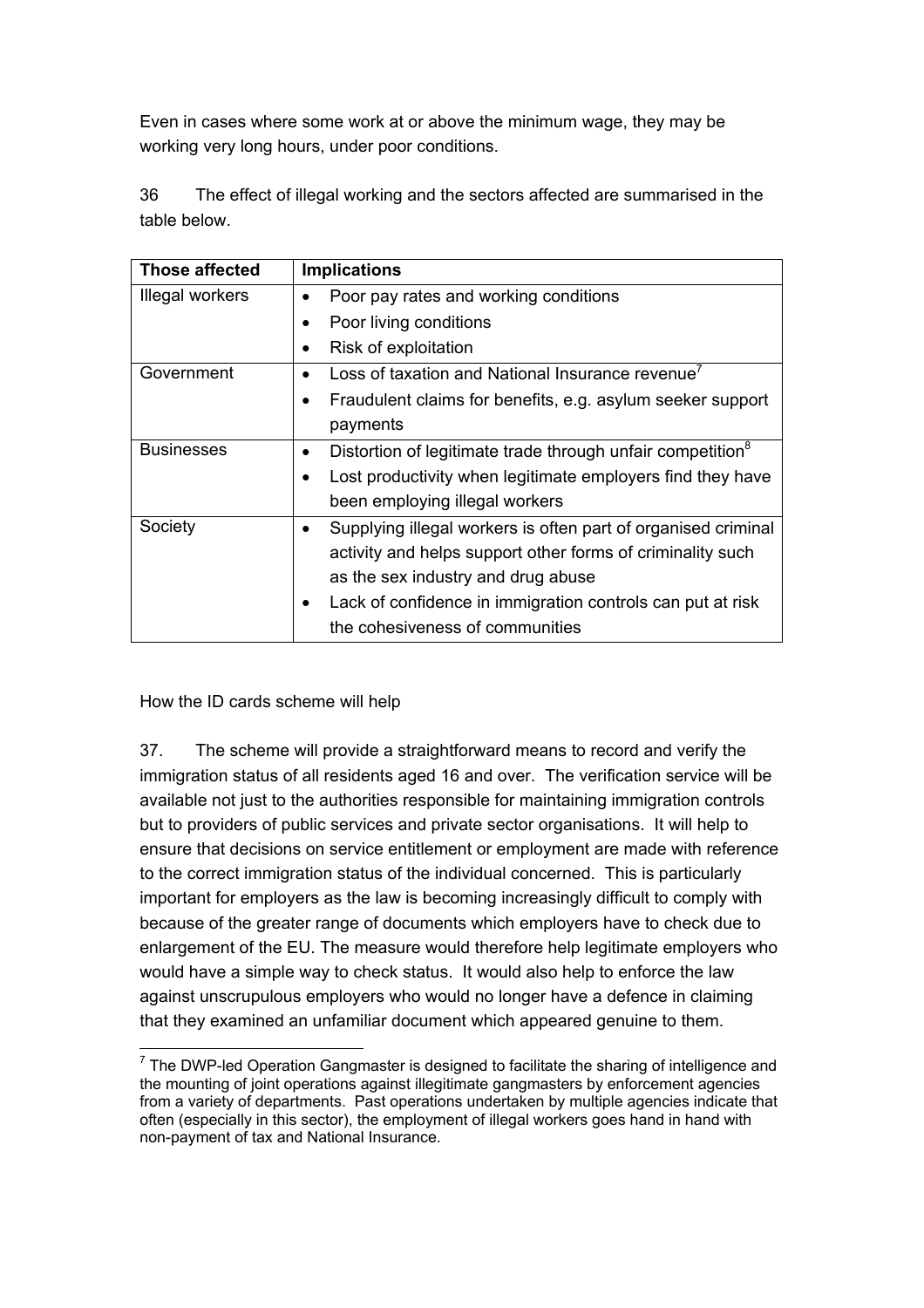Increasing the effectiveness of enforcement measures against unscrupulous employers is part of existing strategic measures to counter the problem of illegal working - see Annex A. There are limits to what increased enforcement and regulation can achieve if people are able to stay in the country unregistered as most can at present.

38. The scheme will have greatest impact on illegal immigration and illegal working if it became compulsory to register with the scheme. The Identity Cards Bill requires a separate decision by Parliament via a super-affirmative procedure before this can take place. It would be possible for the scheme to be made compulsory for foreign nationals (or categories of foreign national) in advance of UK nationals. Any requirement to produce a card for accessing public services which have to be provided for free or for social security benefits can only be made if the scheme were compulsory. However, even prior to any decision to make the scheme compulsory, the Government expects that legitimate employers would want to encourage their employees to provide verifiable proof of identity when taking up a job. The availability of a highly secure, easily verifiable ID card as an option would make it easier to take action against unscrupulous employers as they would have less of a defence should they choose not to carry out appropriate checks. The scheme allows for records of on-line ID verification checks to be held, so establishing whether an employer has complied with the law will be more straightforward.

#### **Costs**

- 39. The costs which could fall on employers will depend on the following factors:
- (i) The cost of card readers. The move towards a standardised and principally on-line verification service should reduce the level of complexity and therefore cost of card readers though there may be some additional running costs, e.g. to cover the transmission and receipt of information.
- (ii) The cost of the verification service. While the Bill contains powers to charge for such a service, the Government has not decided whether to apply any charges to employee checks. Any decision will be taken only after extensive consultation once the costs of the service are clearer and account can be taken of other benefits which might accrue to employers, e.g. simplifying the recording of employee data, better information on which to vet job applicants.
- (iii) The level of check which an employer decided is necessary. Only an on-line check would give an employer the assurance that a record of the check would be held on the National Identity Register and would therefore provide a defence against prosecution. However the demand for on-line checks will probably be greatest in those sectors most affected by illegal working such as

and a media<br>
<sup>8</sup> Intelligence from the agricultural labour supply sector suggests that legitimate gangmasters are struggling to retain business because they are undercut by those who employ illegal workers and do not pay the national minimum wage to their staff.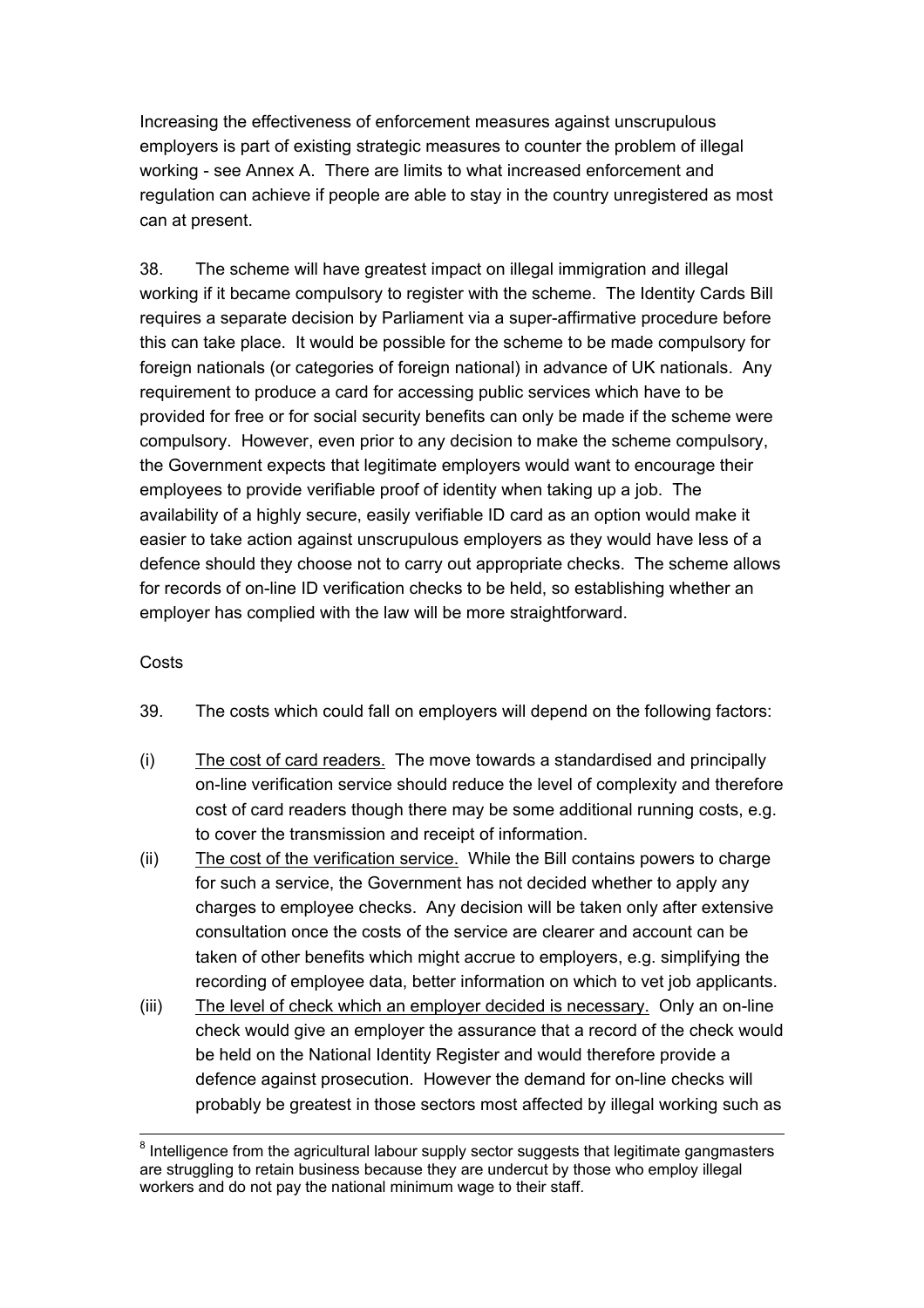agriculture, construction and hotels and for those working in sectors where the public could potentially be at risk if a person is employed under a false name e.g. staff working in airports.

#### **Timescales**

40. No reference to checking a UK ID card in the legislation on illegal working can be made until the scheme goes live which is currently scheduled for 2008. At this point, the list of documents which may be used to show eligibility to work to comply with section 8 of the Immigration and Nationality Act 1996 could be amended by order using powers in the 1996 Act.

41. Any move to make an ID card the preferred document for checking eligibility to work would depend on the rate of take-up of the card, particularly among foreign nationals. A majority of the population would be registered by 2014, though the Bill would allow for the possibility of bringing categories of foreign national onto the scheme more quickly.

42. To make the ID card near-mandatory for employee checks would require the scheme to be compulsory. The Bill sets no dates for a move to compulsion. Compulsion could also apply to particular groups, e.g. certain categories of foreign national, but this would require the same level of Parliamentary approval as any general compulsion provision (see paragraphs 9 – 10).

## **Assumptions**

43. The assumptions about the contribution of an ID card scheme in maintaining immigration controls and reducing illegal working and the actions being taken to validate those assumptions are set out in the table below.

| <b>Assumption</b>                                | <b>Actions</b>                                 |
|--------------------------------------------------|------------------------------------------------|
| Immigration officers and police officers will be | The Immigration and Nationality Directorate is |
| able to check immigration status during          | part of the delivery arrangements for the      |
| enforcement operations.                          | scheme to ensure that immigration status       |
|                                                  | information is recorded correctly.             |
|                                                  |                                                |
|                                                  | It has been established that the necessary     |
|                                                  | legal powers to undertake checks are in place  |
|                                                  | and that the National Identity Register can    |
|                                                  | lawfully record immigration status.            |
|                                                  |                                                |
|                                                  | The requirements specification for the         |
|                                                  | scheme includes processes for undertaking      |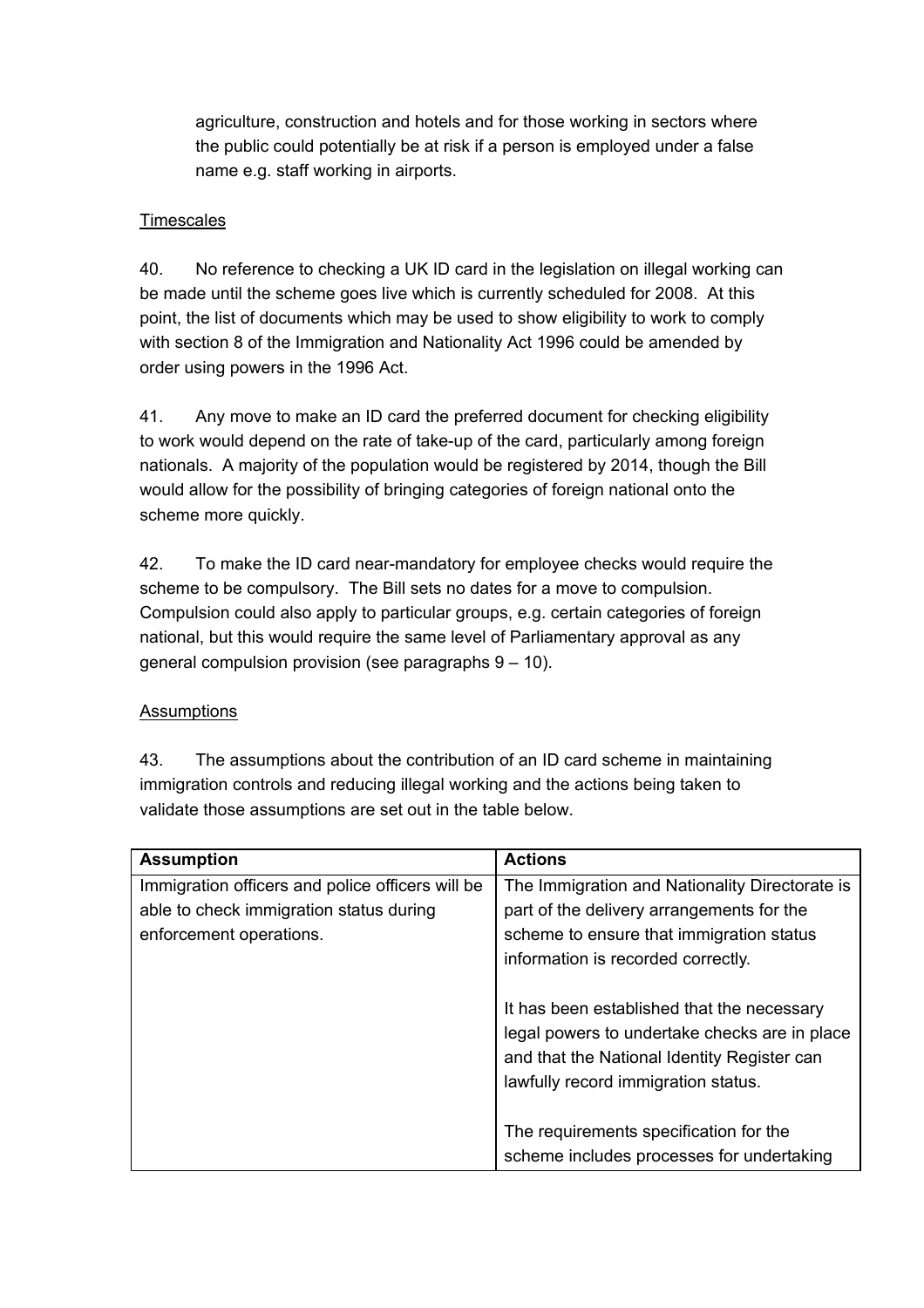| <b>Assumption</b>                            | <b>Actions</b>                                 |
|----------------------------------------------|------------------------------------------------|
|                                              | identity checks.                               |
|                                              |                                                |
|                                              | Work is continuing with the police and         |
|                                              | Immigration Service to estimate the            |
|                                              | specification and numbers of readers. This     |
|                                              | work is also identifying the relationship with |
|                                              | existing plans to deploy similar equipment,    |
|                                              | e.g. mobile fingerprint readers for the police |
|                                              | and increasing the number of mobile            |
|                                              | fingerprint readers already in use by the      |
|                                              | Immigration Service for checking the status of |
|                                              | asylum seekers.                                |
| Legitimate employers will want to undertake  | Consultation with industry groups is           |
| checks in advance of any regulations         | identifying added value benefits of identity   |
| requiring them to do so.                     | checks, e.g. improved vetting of potential     |
|                                              | employees, which might encourage take-up       |
|                                              | of checks.                                     |
| Sufficient enforcement resources are         | Increased enforcement is already part of       |
| allocated to deal with unscrupulous          | IND's strategy. The introduction of ID cards   |
| employers.                                   | will allow for more effective use of these     |
|                                              | resources.                                     |
| Robust internal controls do have a deterrent | The further drop in asylum claims in 2004      |
| effect on illegal immigration.               | (31% fewer than in 2003) has demonstrated      |
|                                              | how applicants divert away from countries      |
|                                              | that put in place stronger controls.           |
| Full benefits only accrue if the scheme is   | Plans allow for wide ownership of ID cards     |
| made compulsory.                             | even if the scheme is not made compulsory      |
|                                              | for some time (or never), by linking           |
|                                              | registration to the issuing of documents such  |
|                                              | as passports and residence permits.            |

# b) An enhancement to the UK's capability to counter terrorism and serious and organised crime

## The problem

44. Those involved in facilitating and funding terrorist and organised criminal activities make use of multiple identities to make it more difficult to investigate their crimes. At least one-third of terrorist suspects are known to have used more than one identity either for facilitation or planning the commission of terrorist acts. The facilitation and funding of terrorist activity increases the risk of terrorist outrages in the UK and abroad. Quite often several traces can point to different aliases of the same person and valuable time can be lost in linking the different names being used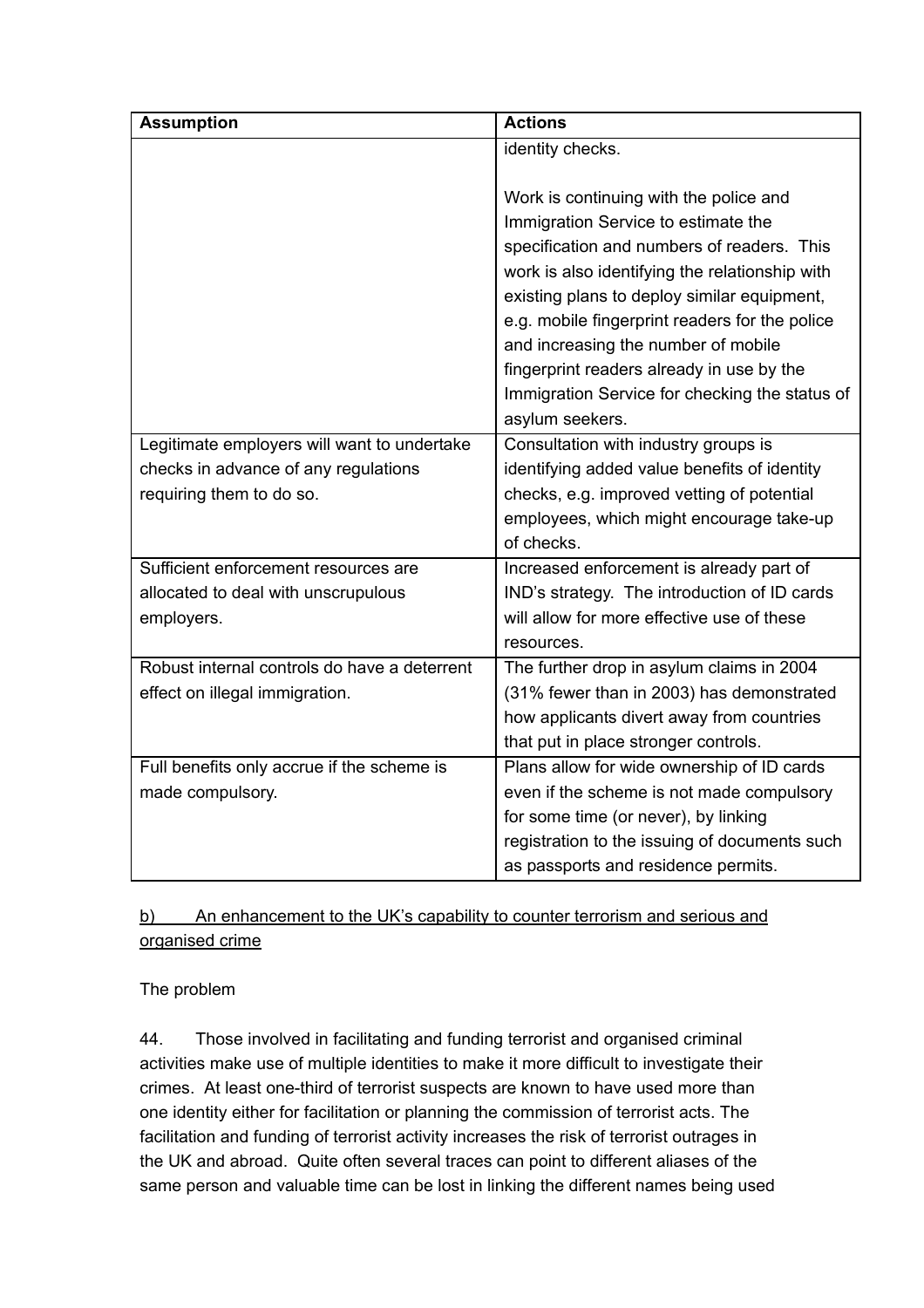by the same person. The risk is mainly focussed on the use of false identities for facilitation but there are also cases where weaknesses in the issuing of identity documents increase the risk of commission of terrorist acts, for example the ease with which Richard Reid ('the shoe bomber') was able to obtain more than one passport.

45. False identities and false identity documents are standard 'tools of the trade' for organised criminal organisations. As well as the economic costs of organised crime it is also linked to many of the crimes which cause most misery in society such as drugs misuse and drug-related crimes, people-trafficking, prostitution and people working illegally in unsafe and overcrowded conditions. It is estimated that organised crime may cost the country up to £20bn pa.

46. Fear of crime – either crime facilitated by organised criminal operations or of terrorist outrages – can result in unquantified economic losses as organisations might be less likely to make investments in the UK.

How the ID cards scheme will help

47 Disrupting the activities of terrorists and organised criminals is a key Government priority. The ID cards scheme will contribute in the following ways:

- (i) reducing the opportunity for those facilitating terrorist and organised criminals to operate using multiple identities. Most people who facilitate terrorist activities obtain legitimate Government-issued ID documents or good quality forgeries so as not to draw obvious attention to themselves;
- (ii) encouraging or requiring verifiable proof of identity when conducting major financial transactions. The requirement to produce existing forms of identity such as passports is already in place but the vulnerability of passports to forgery and the lack of a standard, checkable document for foreign nationals currently allows people to appear to comply with the law but still hide their tracks;
- (iii) in cases of serious crime or threats to national security, providing the capability for law enforcement and intelligence and security agencies to be provided with information on when a person's record on the National Identity Register has been checked or amended. The National Identity Register would be capable of holding audit information of on-line checks. Provision of this information would be subject to appropriate authorisation procedures – akin to those used for covert surveillance – and independent oversight. In conjunction with the rollout of e-Borders systems at UK ports, ID cards will provide the police and security services with better information on the movements of key targets in and out of the country. The Spanish authorities have confirmed the value of their compulsory identity card scheme in helping to marginalise ETA terrorists by keeping their activities under proper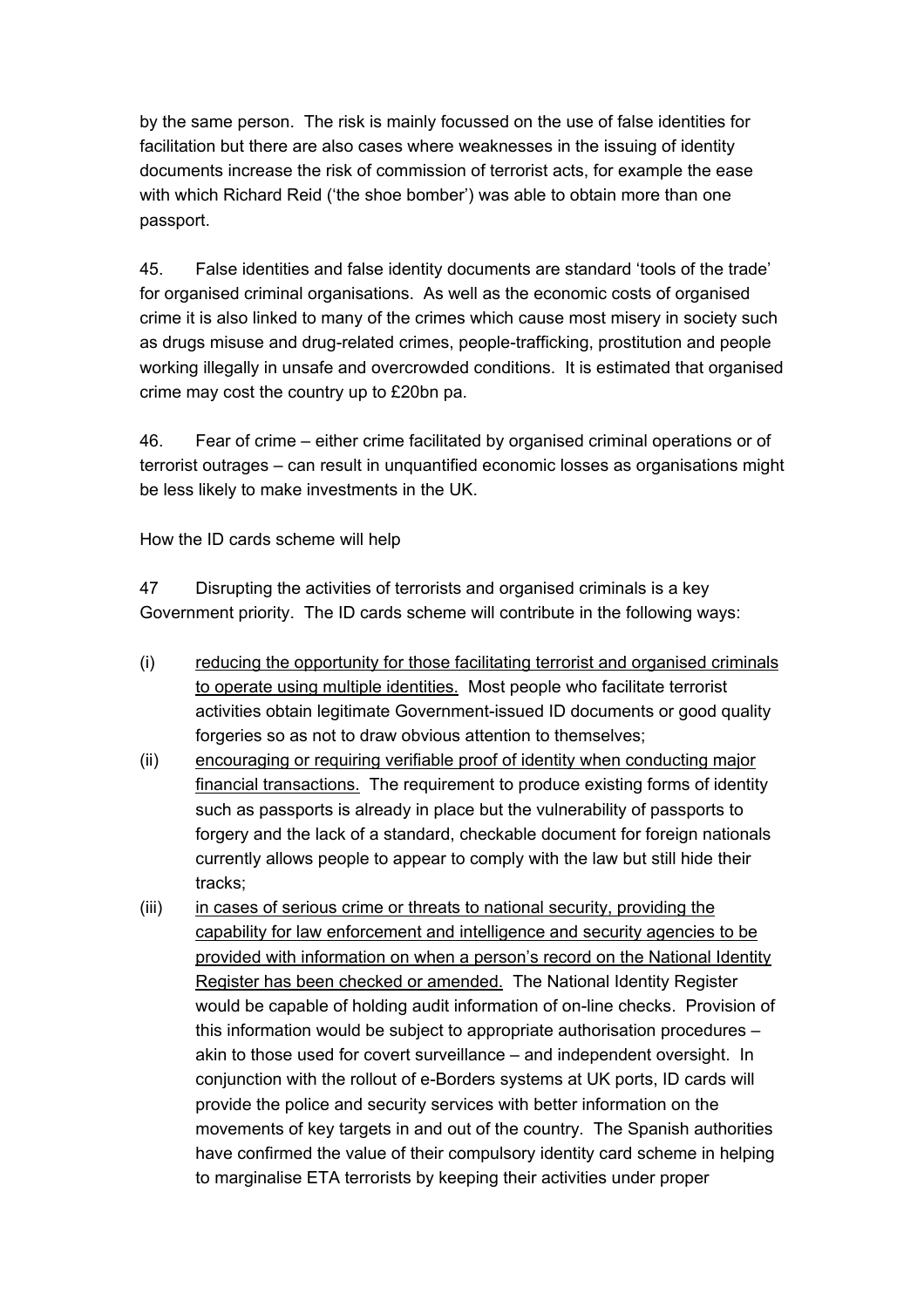surveillance. Police identification of terrorist suspects makes the terrorists' lives harder: they have to find round-about ways to stay in hotels, rent accommodation, hire cars, buy mobile phones, and generally carry out their activities. It also means that the police have a better idea of who they are looking for: recent photograph, age, address, etc. and can therefore focus their investigations faster;

- (iv) allowing for more efficient use of police resources. There is considerable scope for reducing the administrative burden on the police in dealing with the routine identification of individuals with their consent e.g. motorists. The voluntary production of an ID card – or a biometric 'card not present' check – would save police administrative costs and be more convenient for the general public;
- (v) checking of fingerprint biometric information at scenes of crime. The police retain records of fingerprints from scenes of crime which could not be matched against their records. It would be possible for the police to run checks of this information against the National Identity Register to identify possible suspects in unsolved cases. This would have a broader application than terrorist offences.

48. The support of the security services for an ID cards scheme has already been noted. This is echoed by the police. Lord Stevens of Kirkwhelpington, the former Commissioner of the Metropolitan Police has said:

> "…I think identification cards would be of great assistance…Up to a year and a half ago I would have been against identification cards because we had no certainty that the documentation used for identification cards could actually prove with certainty the identification of someone. Biometrics, the use of eyes, the use of fingerprints is now a certainty in a way that never was before so therefore identification either whether it be on border controls or whether we have to deal with stop and search in the street, anti-terrorism kind of activity or even along the normal way that police officers work would give a certainty we need."

Sir Ian Blair, the current Commissioner of the Metropolitan Police, explaining on Frost on Sunday (17 April 2005) why he supports ID cards:

> "…at one stage or other we've got to start with a position where we do know who people are."

#### **Assumptions**

49. The assumptions on which the benefits of an ID card scheme in combating terrorism and organised crime and the actions being taken to validate those assumptions are set out in the table below.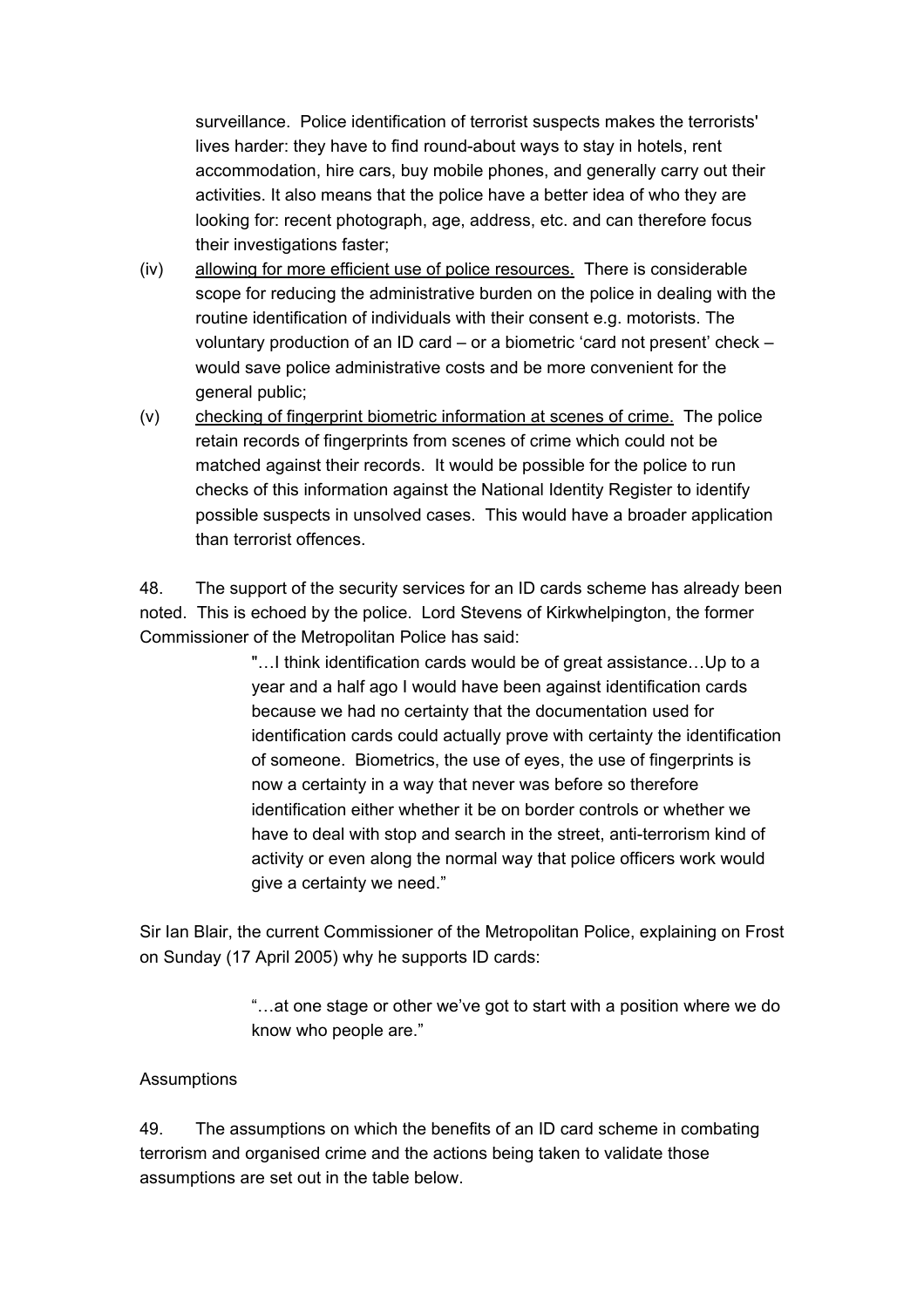| <b>Assumption</b>                                                                            | <b>Actions</b>                                                                        |
|----------------------------------------------------------------------------------------------|---------------------------------------------------------------------------------------|
| The scheme would provide a step change in                                                    | This requirement is intrinsic to the design of                                        |
| preventing people from obtaining multiple<br>identities.                                     | the scheme.                                                                           |
|                                                                                              | The legislation allows for the conduct of                                             |
|                                                                                              | rigorous background checks, coupled with the                                          |
|                                                                                              | recording of biometric information unique to                                          |
|                                                                                              | each individual.                                                                      |
|                                                                                              | The requirements for the enrolment and                                                |
|                                                                                              | issuing processes are being specified taking                                          |
|                                                                                              | account of best practice, e.g. lessons learned                                        |
|                                                                                              | from piloting biometrics and background                                               |
|                                                                                              | checks on passport applicants.                                                        |
| Key ID card checks would be performed on-<br>line to minimise the usefulness of high quality | Following consultation with key user groups,<br>there is a clear requirement for most |
| forged cards and to provide an audit trail.                                                  | verification checks to be made on-line.                                               |
|                                                                                              | Ongoing specification work is taking account                                          |
|                                                                                              | of the need for the verification service to have                                      |
|                                                                                              | the necessary capacity to support this.                                               |
|                                                                                              |                                                                                       |
|                                                                                              | There is close collaboration with key                                                 |
|                                                                                              | stakeholders, particularly in the financial                                           |
|                                                                                              | services sector, to ensure that conducting on-                                        |
|                                                                                              | line ID card checks provides them with a                                              |
|                                                                                              | business benefit.                                                                     |
| The police and security services will be able<br>to examine the use of ID cards held by      | The legislation allows the scheme to provide<br>information provided the necessary    |
| criminal suspects.                                                                           | authorisation procedures have been followed.                                          |
|                                                                                              | The arrangements will also be subject to                                              |
|                                                                                              | independent oversight.                                                                |
|                                                                                              | The scheme requirements specifications                                                |
|                                                                                              | include business processes to meet these                                              |
|                                                                                              | needs.                                                                                |
|                                                                                              | The transition planning arrangements include                                          |
|                                                                                              | establishing independent oversight                                                    |
|                                                                                              | arrangements and best practice is being                                               |
|                                                                                              | drawn from the experience of organisations                                            |
|                                                                                              | with similar oversight functions.                                                     |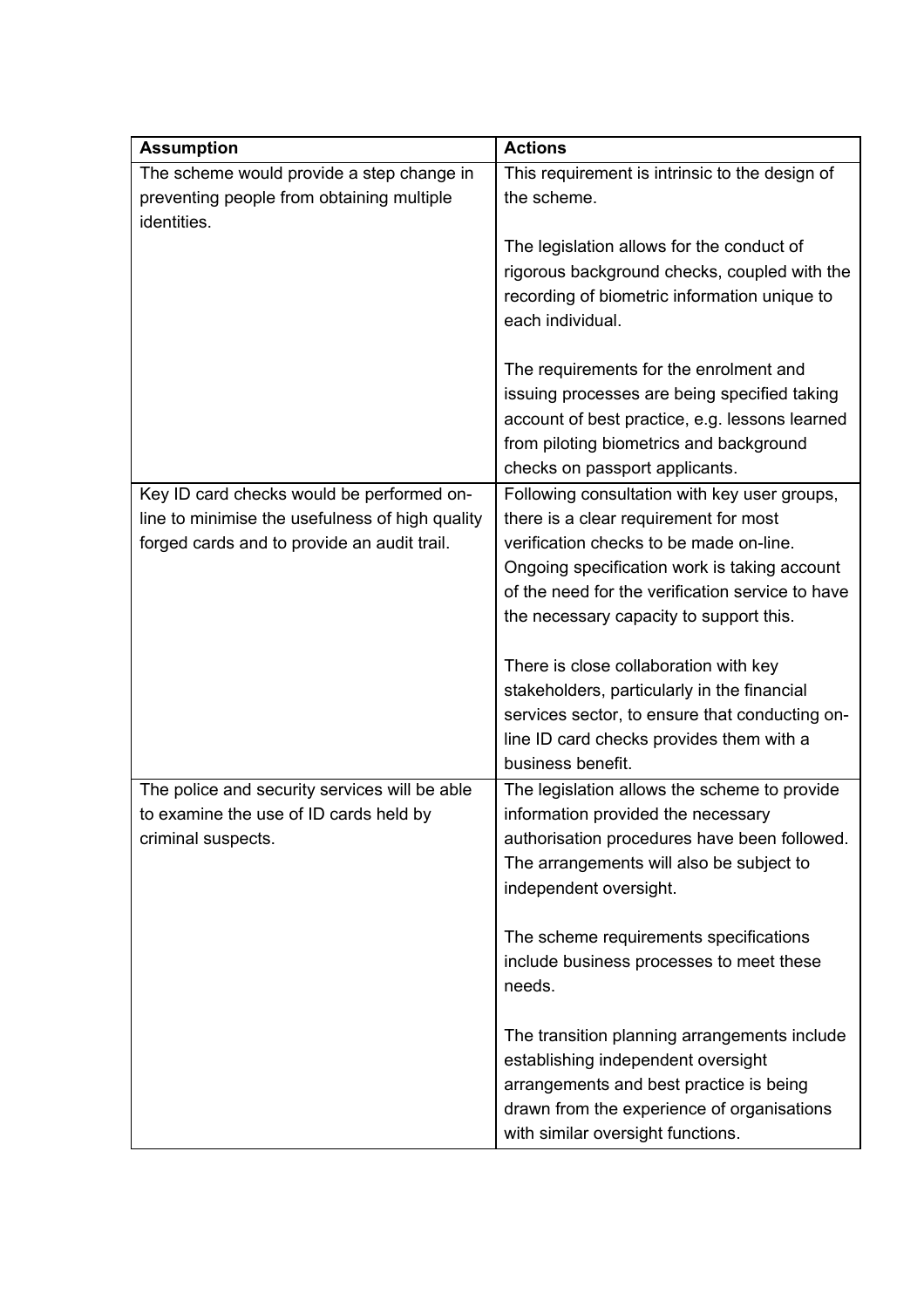#### Costs

50. The costs of the facilities necessary for the ID cards scheme to contribute to the fight against terrorism and organised crime are already covered as part of:

- (i) the basic costs of the scheme, e.g. the ability to conduct background checks and record biometric information is integral to the scheme as are the facilities to allow for authorised information to be provided to the police and security services;
- (ii) continuing work with the Police and Immigration Service to estimate the specification and numbers of readers. This work is also identifying the relationship with existing plans to deploy similar equipment, e.g. mobile fingerprint readers for the police and increasing the number of mobile fingerprint readers already in use by the Immigration Service for checking the status of asylum seekers.

51. The costs to organisations of conducting on-line checks are covered in section (c) below as these checks should also deliver tangible benefits to these organisations, e.g. reductions in identity fraud.

#### **Timescales**

52. There is no particular date envisaged when organisations might be required to conduct specific checks purely for the purposes of countering terrorism and organised crime. The ID cards legislation does not allow for exclusive mandatory ID card checks in advance of the scheme becoming compulsory unless specifically authorised by Parliament.

## c) Reduced identity fraud

## The problem

53. Identity fraud costs the economy at least £1.3 billion every year<sup>[9](#page-17-0)</sup>. Individuals pay for this in general through higher charges for financial services. There can also be a heavy personal cost in putting right credit ratings and in extreme cases parents suffering the trauma of having a deceased child's identity stolen. While there are some cases of straightforward theft of a person's identity, identity fraud is rarely committed for its own sake, rather it is an enabler for other offences such as money laundering. It has been estimated that false identities are used to launder around £390m every year.

<span id="page-17-0"></span>ersended<br>
<u>9</u><br>
2002 Cabinet Office Study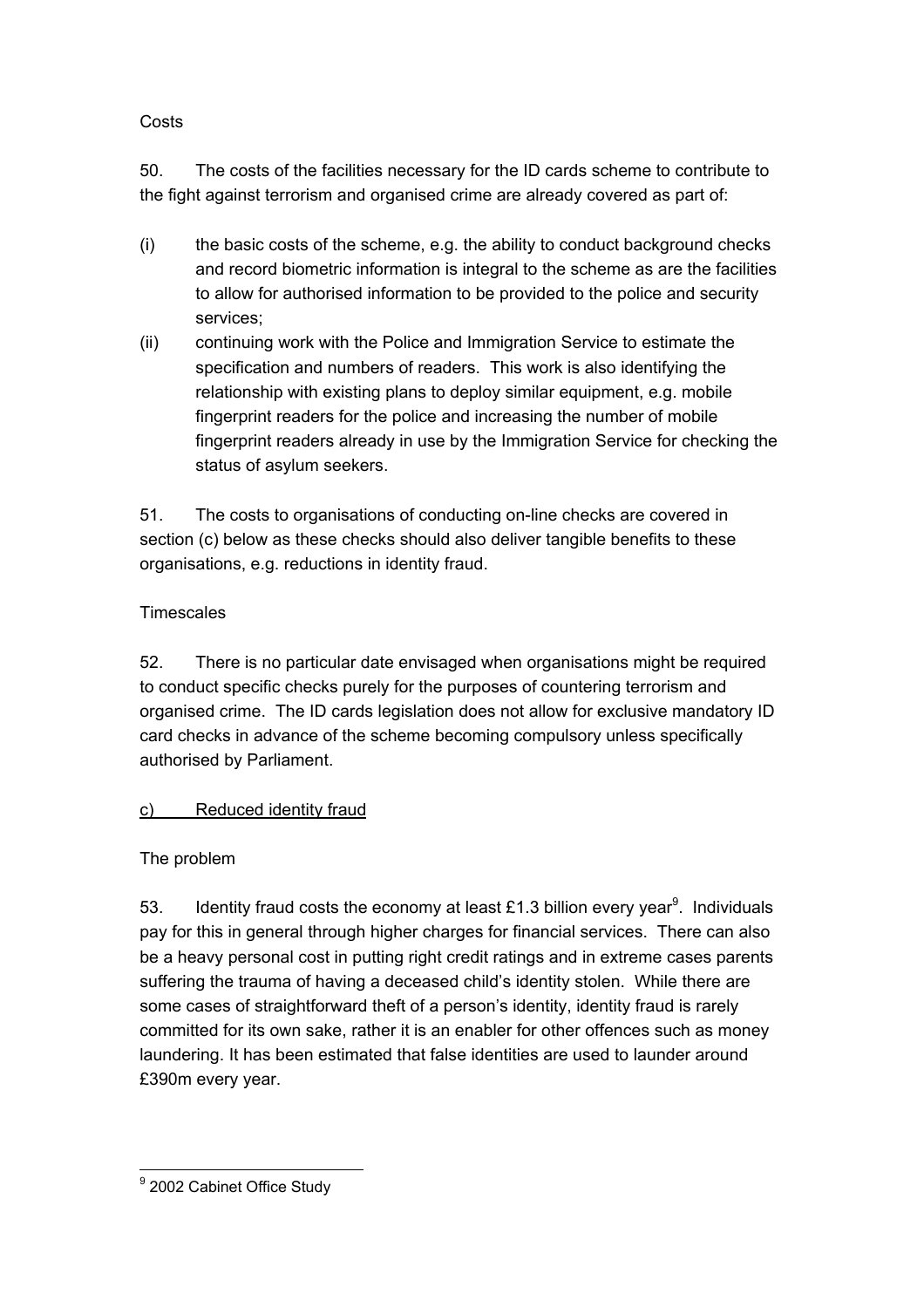54. The Cabinet Office study estimated that around 50% of the cost of ID fraud fell on the private sector, primarily on the financial services sector. Members of CIFAS – the UK's Fraud Prevention Service reported a 275% increase in incidents of identity theft between 1999 and 2002 with a 67% total increase from 2002 to 2004. These are likely to be underestimates as some incidents of identity theft or fraud are recorded as other crimes or just written off as bad debts. It is likely that the introduction of 'Chip and PIN' credit and debit cards over the next few years will fuel a further rise in identity fraud. 'Chip and PIN' will mean that the value of stolen credit cards will be much reduced. The Association for Payment Clearing Services (APACS) which processes most card transactions in the UK believes that fraudsters will resort to stealing identities and then applying for legitimate Chip & PIN cards with the stolen details.

55. The UK often follows the trends in the US. Reports of identity theft in the US rose by 87% between 2001 and 2002 (the last year for which figures are available) and the US Federal Trade Commission (FTC) has reported that identity theft tops its list of consumer complaints accounting for 43% of all complaints in 2002<sup>10</sup>. The FTC's most recent report published in September 2003 estimated the cost of ID theft in the US based on the experience of individuals (i.e. through misuse of credit cards and other financial services) as \$50 billion pa.

56. The public sector also suffers. For instance, identity fraud facilitates some VAT missing trader fraud by allowing people to register companies for VAT, charge VAT to customers but then disappear without paying the VAT to HM Customs & Excise. Customs estimates that missing trader intra-community (MTIC) fraud for the period 2001-2003 was between £1.7 - £2.6bn pa.

57. There is also a financial and emotional cost to victims of identity fraud. Heinous cases such as the theft of the identity of a deceased child ('Day of the Jackal' frauds) are now increasingly rare thanks to improved data exchanges between the UK Passport Service and the Office for National Statistics. However victims of more conventional forms of ID fraud can still spend many hours getting their credit history put right alongside the emotional distress. CIFAS estimates that victims spend, on average 60 hours correcting their records, whilst a US survey found that some victims can spend over 240 hours correcting their records.

How the ID cards scheme will help

58. The ID cards scheme would provide the means both for individuals to protect themselves from ID fraud by ensuring that their personal details were associated with biometric information which was unique to them and for organisations to make more

<span id="page-18-0"></span> $\overline{a}$  $10$  National and State trends in Fraud and ID Theft, Federal Trade Commission 2003.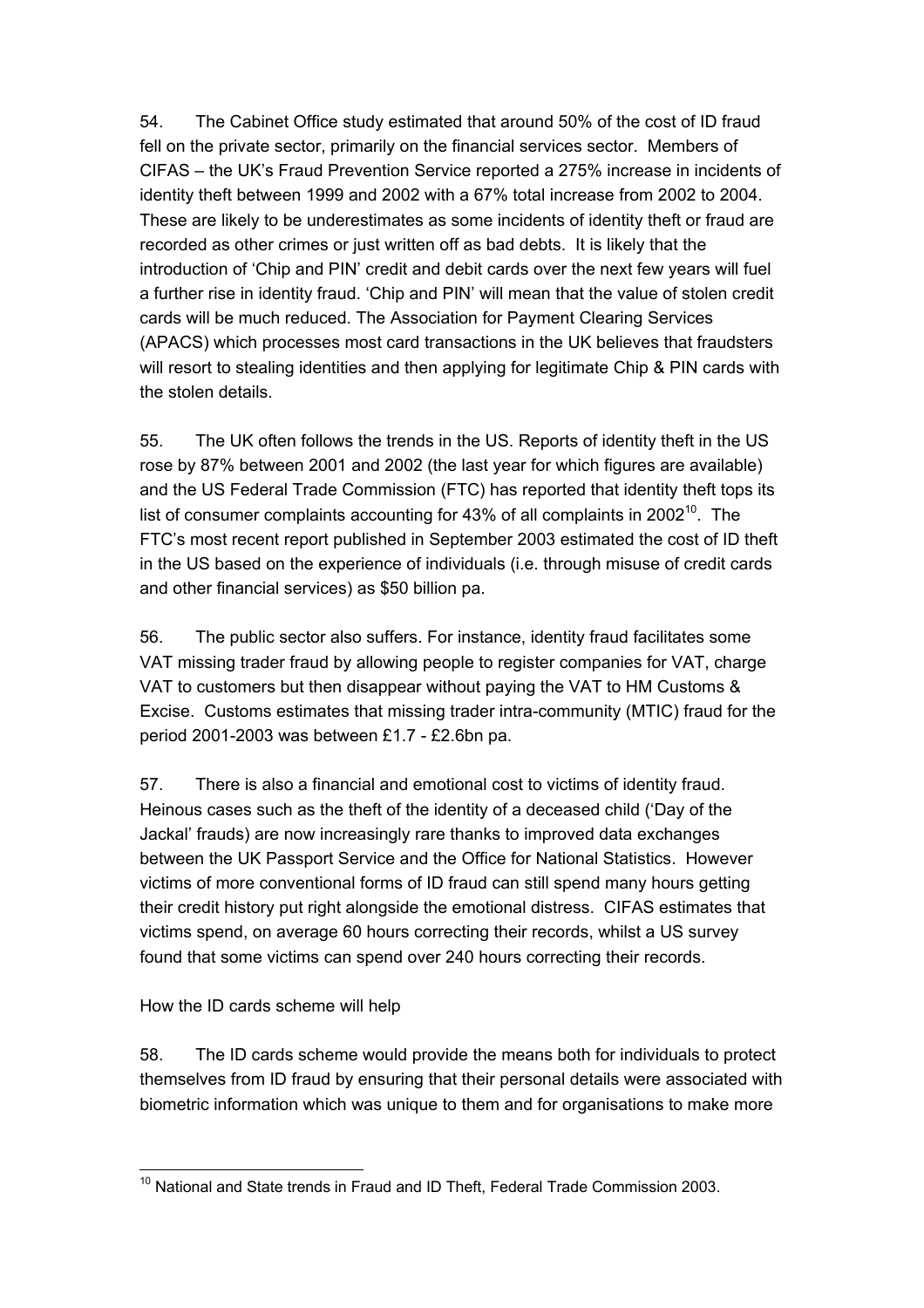rigorous checks on the identities of their customers. The verification service offered by the card scheme will support more rigorous checks in:

- (i) face-to-face transactions where a person can produce a card which can be verified;
- (ii) 'card not present' transactions where an on-line check could still be made, supported by some additional verification measures. While this type of check would be less reliable than a check involving the presentation of a card, it would still be highly beneficial in some cases.

59. An example of a 'card not present' transaction would be Customs' checking of personal details provided with an application for a VAT registration number with the verification service. Most applications are currently processed by post. Checks could be batched via a direct interface between the VAT registration systems and the verification service. Applications showing any anomalies would be referred for further investigation. Customs have already begun trialing such an approach with checks against the National Insurance number database though the sophistication of the checks which can be done is very limited, e.g. a name and date of birth match only. Customs estimate that this type of fraud could be reduced by around 10% pa if all checks could be made against the National Identity Register.

60. In addition to reductions in fraud, the ID cards scheme could also generate efficiency savings in processing some transactions. For example the Know Your Customer (KYC) regulations designed to counter money laundering require financial services organisations to check identity documents for major transactions. In addition to providing a higher level of assurance, the on-line verification of an ID card would be a quicker and less resource intensive process than keeping a manual record of a passport (e.g. a photocopy) as the results of the transaction could be recorded automatically on both the organisation's systems and the National Identity Register.

| <b>Assumption</b>                               | <b>Actions</b>                                   |
|-------------------------------------------------|--------------------------------------------------|
| Key ID card checks would be performed on-       | Following consultation with key user groups,     |
| line to minimise the usefulness of high quality | there is a clear requirement for most            |
| forged cards and to provide an audit trail.     | verification checks to be made on-line.          |
|                                                 | Ongoing specification work is taking account     |
|                                                 | of the need for the verification service to have |
|                                                 | the necessary capacity to support this.          |
|                                                 |                                                  |
|                                                 | There is close collaboration with key            |
|                                                 | stakeholders, particularly in the financial      |

**Assumptions**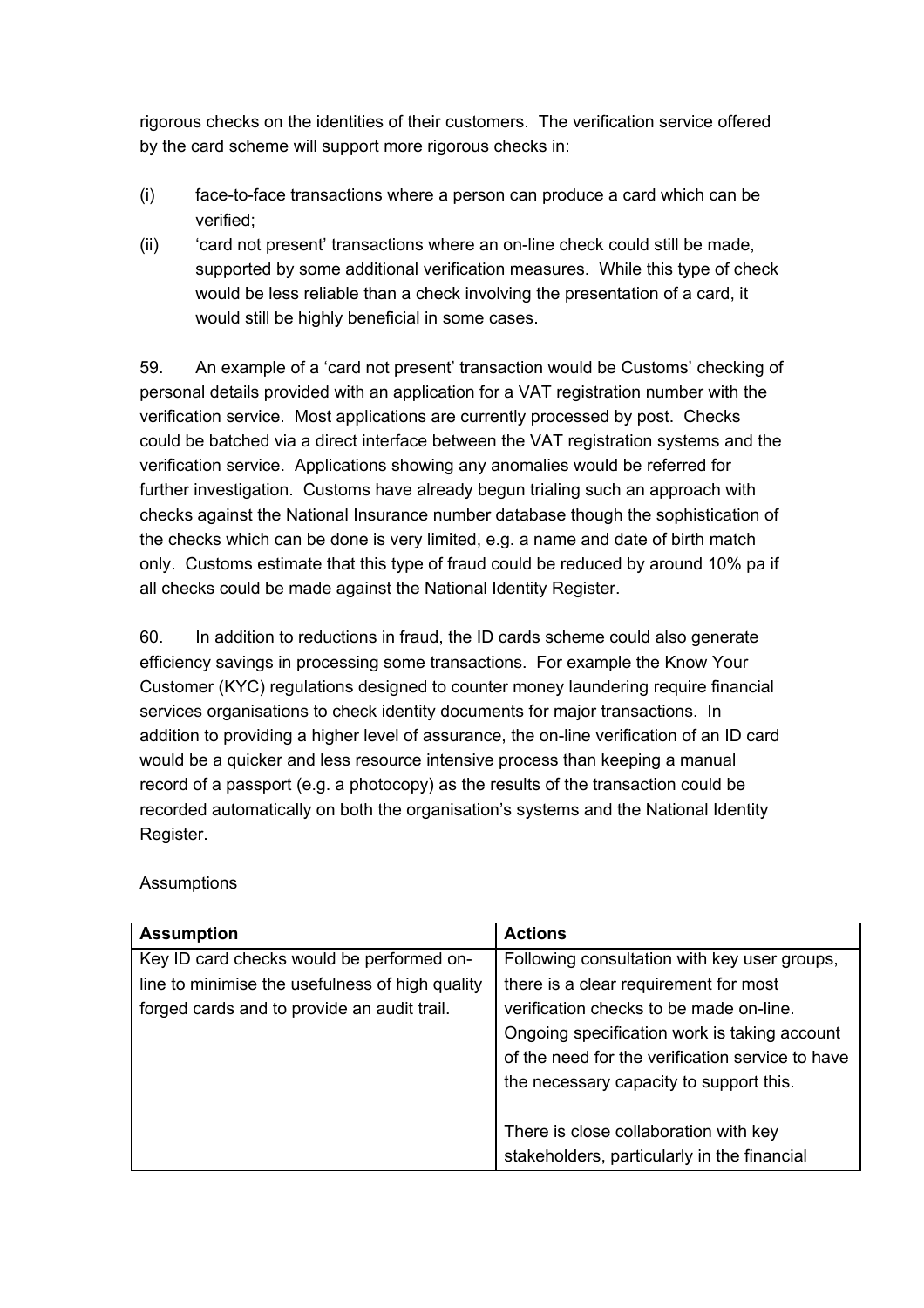| <b>Assumption</b>                             | <b>Actions</b>                                 |
|-----------------------------------------------|------------------------------------------------|
|                                               | services sector, to ensure that conducting on- |
|                                               | line ID card checks provides them with a       |
|                                               | business benefit.                              |
| Support for 'card not present' checks would   | Consultation is continuing with the            |
| be available to support organisations which   | Association for Payment Clearing Services to   |
| use telephone and post to deliver services to | learn from their experience in reducing 'card  |
| customers.                                    | not present fraud' to see if the procedures    |
|                                               | and solutions they are adopting are            |
|                                               | applicable to ID cards.                        |
|                                               |                                                |
|                                               | The ability to conduct automatic verification  |
|                                               | enquiries via interfaces between users' IT     |
|                                               | systems and the verification service is also   |
|                                               | being investigated.                            |

# **Costs**

61. The ID Cards Programme is working closely with APACS to examine the technical architecture underpinning Chip & PIN and to benefit from lessons learned during the rollout. The dialogue will help to develop considerations of where shared technical opportunities with the Chip & PIN infrastructure might exist in the future. Financial services and retail organisations are already investing heavily in the 'Chip & PIN' smartcard reader infrastructure. As of March 2005, 705,000 Chip & PIN tills had been installed (about 82% of the final target). ID cards will be more widely held at the time when these readers will need to be replaced or upgraded. If the replacement readers could also read ID cards, the cost of the ID card reader infrastructure for organisations which have invested in Chip & PIN could be negligible.

62. In addition to the costs of the equipment, organisations may have to make a contribution to the costs of the verification service (see paragraphs 20 - 21). The charging structure will not be decided before further detailed consultation with user organisations. The Identity Cards Bill does not impose a particular charging structure, e.g. whether charges are levied by transaction, fixed subscription charges or some combination.

## **Timescales**

63. There are no provisions in the Identity Cards Bill to require financial services organisations to make use of the scheme. In fact the Bill prohibits any organisation from making the ID card the exclusive way to prove identity for its products or services in the absence of any specific regulation on compulsion. Organisations will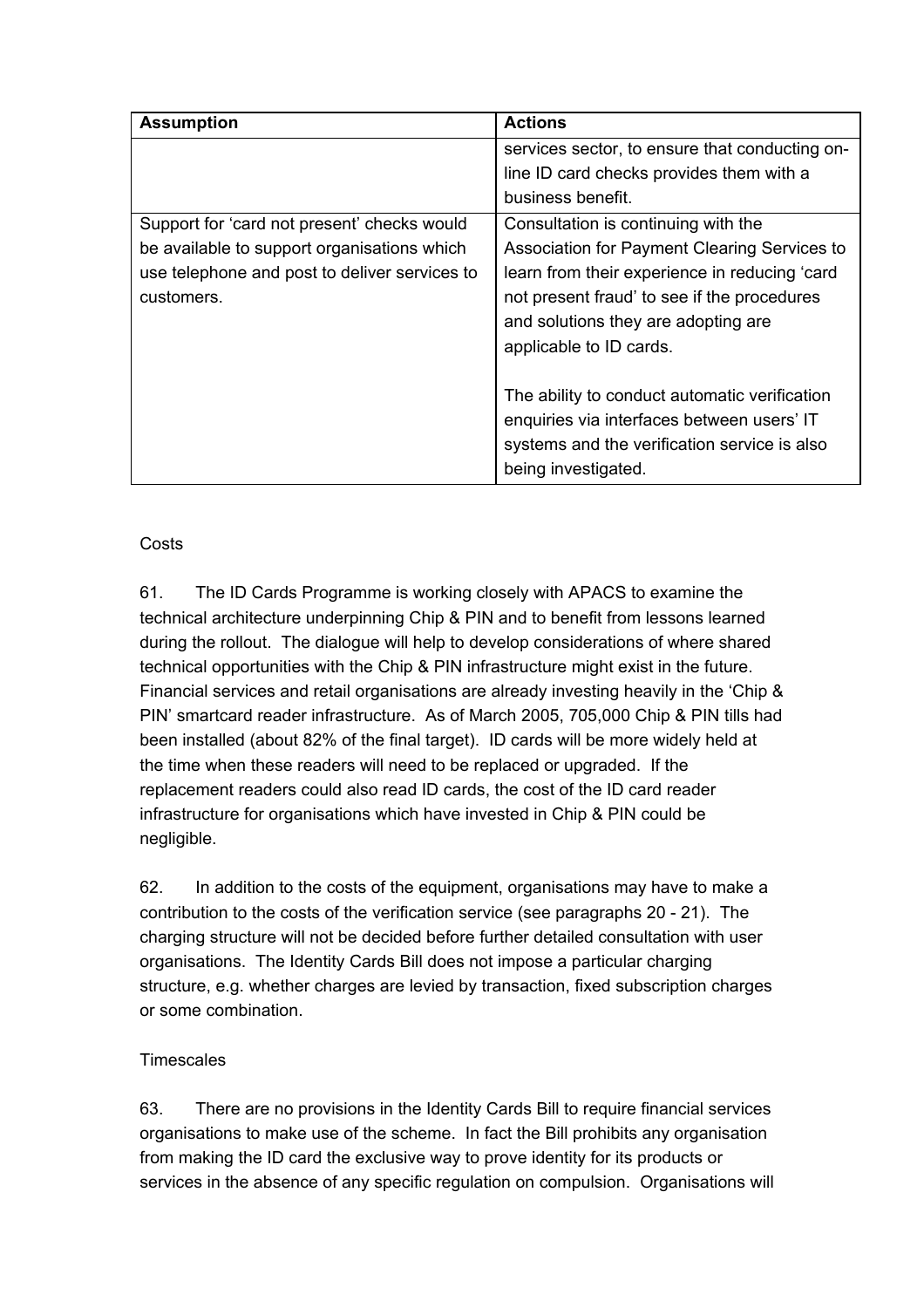therefore be free to decide for themselves when would be the most appropriate time to begin investing in card readers. The only Government regulation which might encourage earlier take up would be any move to amend the Money Laundering Regulations to make the checking of an ID card a more explicit requirement. There are no plans to make such an amendment.

#### d) More efficient and effective delivery of public services

#### The problem

64. Across public services there is a drive for more efficiency to make services more customer friendly. There is also pressure to make sure that services are only provided to people who are entitled to them. The lack of a simple, secure common method of identification inhibits organisations' ability to achieve these objectives. Currently there is a very large range of different documents that can be produced, none of which is designed to be verified electronically. There is a risk that those who are entitled to public services suffer from reduced and slower service levels because of the overheads of conducting eligibility checks using current methods.

65. There are already many situations in which statutory services require an individual to produce proof of identity, for example, in claiming benefits, in taking up a place in Higher Education, applying for a student loan, or in applying for social housing. Currently, people need to provide a number of different cards or pieces of paper in order to prove identity.

66. As pressures grow on public services, service providers will have to bring in complex procedures for checking a range of documentation as the old assumption that if you are here you are probably here legally is no longer acceptable. There are also cultural problems about getting service providers to ask only certain groups for proof of identity for fear of being accused of discrimination. An added risk is that the lack of a common way to authenticate transactions is an inhibitor to take-up of egovernment. Departments wishing to conduct more sensitive business on-line have to set up specific processes for each transaction.

## How the ID cards scheme will help

67. The ID card will be the most secure and reliable form of verifiable identification issued by the Government. It will be designed to be verifiable in a way that is not possible with current forms of ID such as passports and driving licences.

68. Should the Identity Cards Bill pass into law in its current form, there will be no automatic requirement to produce an ID card for any public service. The Government recognises that there is no 'one size fits all' approach to how the card scheme will help public services. The Bill does include a 'Required Identity Checks'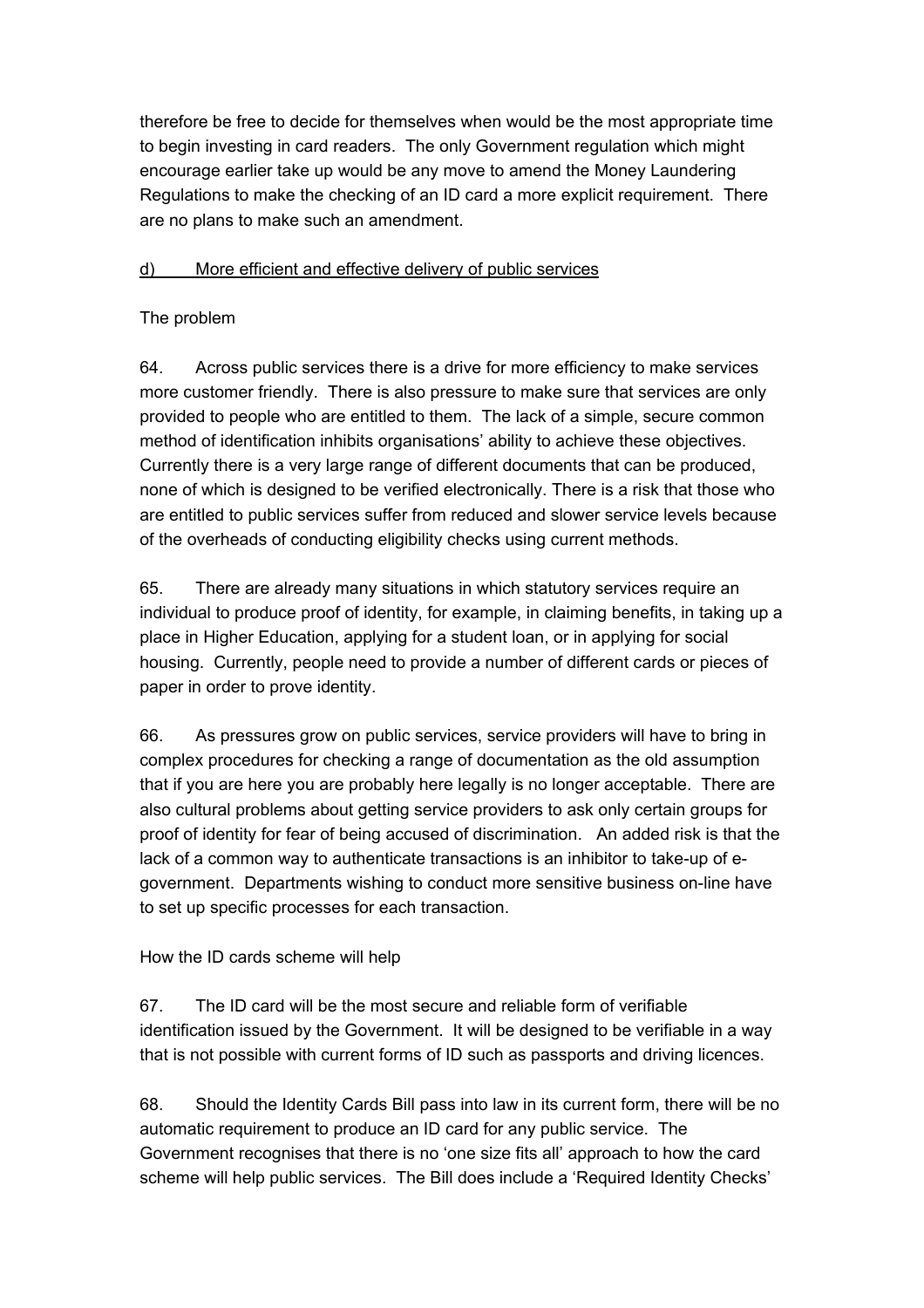provision. This allows Parliament to approve regulations as to how the card scheme might be used for particular services which allows for full consultation and debate with those involved in using and administering the services. This will include any assessment of any new burdens on local authorities that may arise. The Government is prohibited from mandating the production of an ID card for services which must be provided for free, or for social security benefits, in advance of any compulsory requirement to have a card.

69. Providers of public services will be able to use the verification service in the following ways:

- (i) 'card present' checks where there is a personal interaction with the individual, e.g. registering with a GP;
- (ii) on-line 'card not present' checks where inquiries can be made of the verification service while the individual is perhaps on the telephone or has forgotten to bring their card;
- (iii) more automated on-line checks between service providers' IT systems and the verification service, e.g. verifying details such as name, address and date of birth which have been keyed in from an application form or by the individual themselves via the Internet.

70. Examples of areas where public services will benefit from the ID cards scheme include:

- (i) administration of social security benefits. A limited amount of more general benefit fraud – approximately £20 - £50m pa - is estimated to be identity related;
- (ii) improving eligibility checks for free non-emergency NHS treatment. Eligibility for free non-emergency NHS treatment is based on a person being 'ordinarily resident'. An ID card would help in making this determination;
- (iii) adult allocation of National Insurance number. The Department of Work and Pensions Job Centre Plus could align adult NINO registration with Identity Card enrolment, providing a more streamlined service to customers whilst improving security standards around the allocation process;
- (iv) speeding up and improving the accuracy of Criminal Records Bureau (CRB) checks. An ID card check could provide greater certainty that the person applying for clearance was not using false documentation or a false identity, simplify the process for organisations which conduct the visual checks on identity documents and could streamline the background checking process by the CRB itself;
- (v) higher education. Some illegal immigrants apply to British universities to gain access to the country but have no intention of studying. An ID card/residence permit which clearly recorded their immigration status would make this more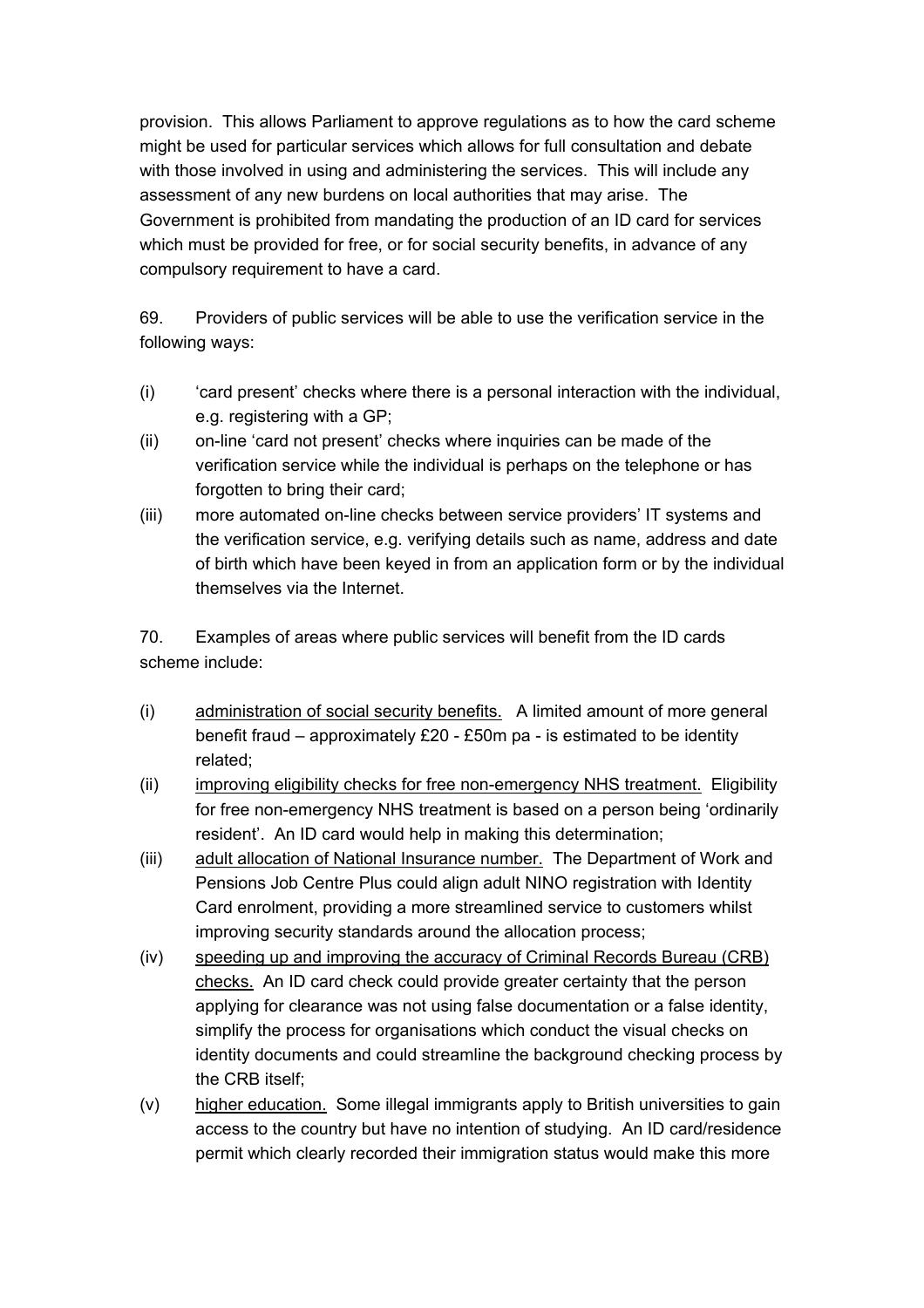difficult. There are also cases of overseas students applying as home students to pay lower course fees;

(vi) general administration of services. The ID cards scheme could provide the infrastructure for a one-stop shop for people to notify changes of personal details such as address. For e-Government services alone it is estimated that by the time ID cards are widely held, there could be as many as 39m reregistrations from businesses and citizens. Currently these incur postal and other costs e.g. in providing new/updated PINs to citizens. As noted in paragraph 26 this is not currently part of the core proposition for ID cards but indicates some of the longer term potential for the scheme to improve the delivery of public services.

71. Some Government services are used disproportionately by those in more socially excluded groups. Because the ID cards scheme is universal, it provides a means to provide secure ID to everyone, not just those who can afford to drive or travel abroad. Benefits will be maximised if the scheme is made compulsory as service providers can then plan on the basis that all their customers should be able to produce a card. The fee setting powers in the Identity Cards Bill allow for reduced charges or no charges to be levied in particular cases.

| <b>Assumption</b>                           | <b>Actions</b>                                                                                                                                                                                              |
|---------------------------------------------|-------------------------------------------------------------------------------------------------------------------------------------------------------------------------------------------------------------|
| The verification service meets the needs of | All of the key public service organisations                                                                                                                                                                 |
| user organisations                          | have been consulted about the requirements<br>specification.                                                                                                                                                |
|                                             | Special teams have been formed in some<br>cases to work with service providers to help<br>them analyse the potential benefits to their<br>businesses.                                                       |
|                                             | Performance criteria for the verification<br>service such as availability, response times<br>and resilience are being derived in<br>consultation with user organisations.                                   |
|                                             | The Identity Cards Bill includes provision for<br>each public service to set out its own rules for<br>the production of ID cards if it does not<br>already have sufficient powers via other<br>legislation. |
| Where cards have genuinely been lost or     | The requirements specification allows for                                                                                                                                                                   |

Assumptions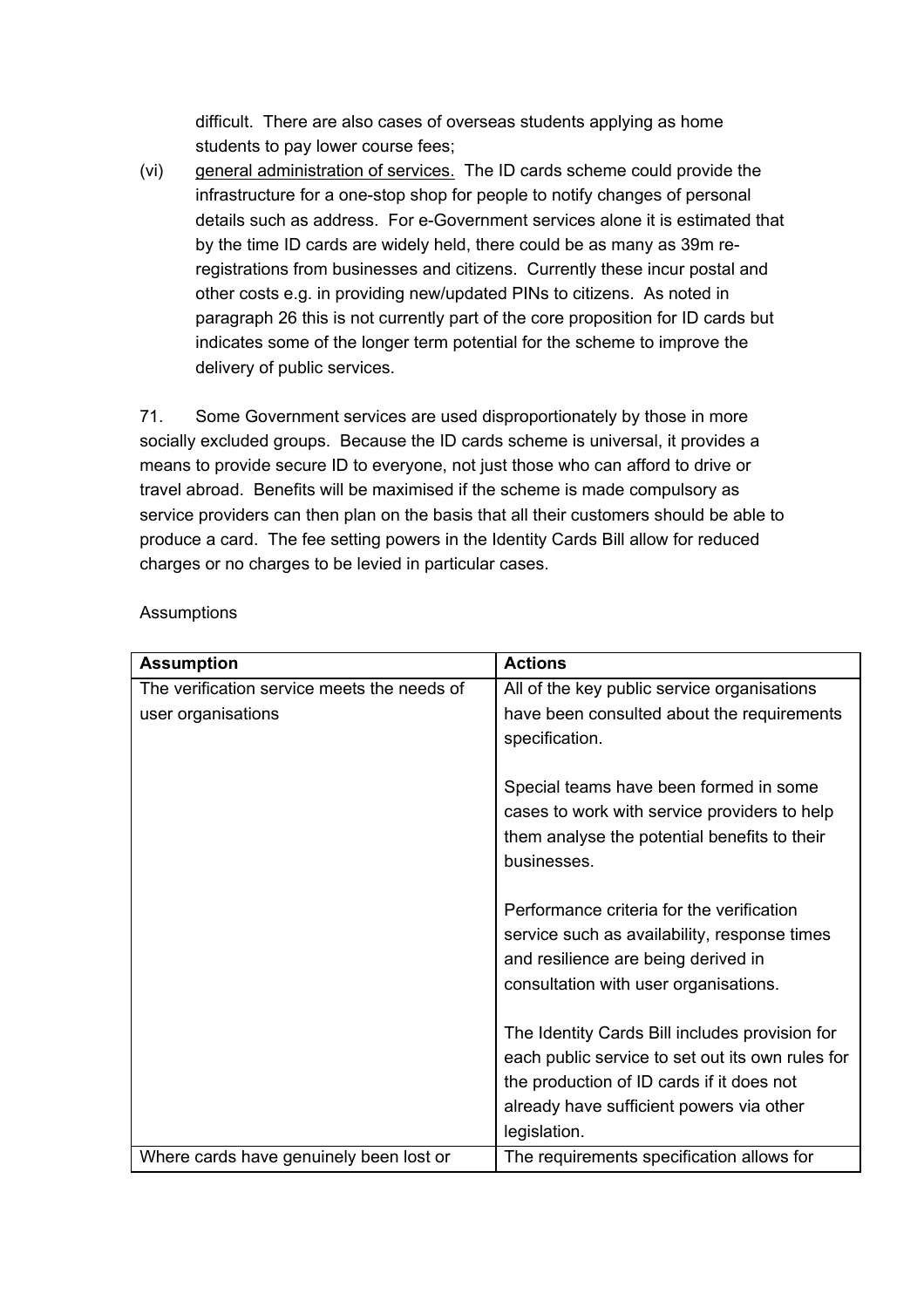| <b>Assumption</b>                             | <b>Actions</b>                                 |
|-----------------------------------------------|------------------------------------------------|
| stolen, procedures will be in place to ensure | 'card not present' checks.                     |
| that services are not denied                  |                                                |
|                                               | The Identity Cards Bill provides the power for |
|                                               | organisations to check whether a card has      |
|                                               | been reported lost or stolen.                  |
| Cards are widely held                         | The ID Cards Programme is conducting           |
|                                               | research to identify what features of the card |
|                                               | scheme might create incentives for people to   |
|                                               | obtain cards in advance of renewing their      |
|                                               | passport.                                      |
|                                               |                                                |
|                                               | The Identity Cards Bill allows for the scheme  |
|                                               | to become compulsory provided Parliament       |
|                                               | consents after a rigorous super-affirmative    |
|                                               | procedure.                                     |

**Costs** 

72. Providers of public services will have to invest in card reader infrastructure and the timescales of the ID Cards Programme allow for this to be planned into technology refresh programmes. The ID Cards Programme is working closely with key public service stakeholders to agree where the scheme can be of most benefit to them and to ensure that the necessary facilities are built into the verification service.

# **Timescales**

73. There are no provisions in the Identity Cards Bill to require identity checks for public services by a particular time. The Bill allows for each service to decide when and how ID cards could be used and requires Parliament's consent if no identity checking powers already exist in other statutes. There is also a requirement for consultation about any regulations made under the Bill. Decisions on investment necessary to make use of the scheme, e.g. card readers, are likely to be made in the light of the rate of take-up of cards and investment plans to introduce or refresh technology.

# (e) Other regulatory implications of the Identity Cards Bill

74. The Bill includes a power to require 'any person' to provide information to the Secretary of State which may be required to conduct background checks on people applying for ID cards and passports. The provision will be used in cases where the legal basis for sharing such information is unclear or does not exist. The power must be exercised by laying a specific order before Parliament for each 'gateway'. It is not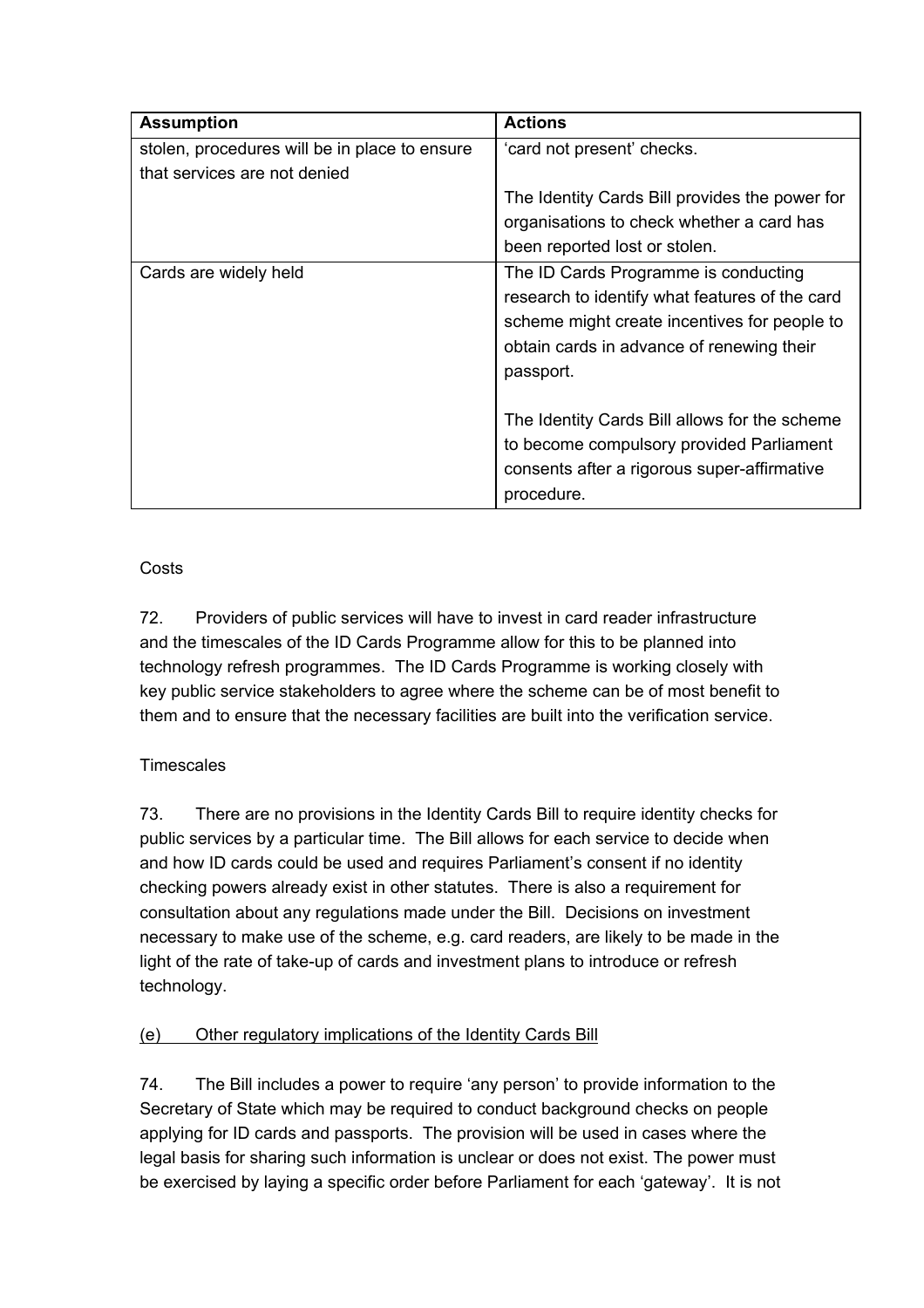meant to circumvent using and paying for commercial services which provide such a function, e.g. credit reference agencies, and the Bill makes clear that the Secretary of State may pay for information received under this power. Should there be any requirement for businesses to provide information outside usual commercial arrangements like credit reference agencies, the Government would consult widely and publish specific regulatory impact assessments.

#### **Equity and Fairness - wider implications**

75. The Bill and the administration of the scheme is bound by the Race Relations Act 1976, as amended by the Race Relations (Amendment) Act 2000 and by the Disability Discrimination Act 1995 and the Disability Discrimination (Amendment) Regulations 2003.

76. The identity cards scheme will be a universal and inclusive scheme, designed to cover everyone who has the right to be here. This will be especially the case if the scheme moves to compulsion. It will show that everyone belongs to our society whether they were born here, have chosen to make their home here or are just staying for a while to study or work.

77. The Bill is flexible enough to cater for special requirements in the applications procedure, including for those who may have difficulty in applying. Ongoing work is being done to identify problems which may be encountered by people with particular needs so that these can be taken into account in the process design work. This includes:

- (i) including 750 disabled people in a broader trial of biometric enrolment technology to ensure that lessons learned can be fed into the requirements specification;
- (ii) qualitative research with disabled people or organisations representing their interests, again to feed into the requirements specification to ensure that the scheme meets their needs;
- (iii) qualitative research conducted to examine perceptions of the customer experience in applying, enrolling for and using ID cards. The sample for this research focused on those likely to have particular issues, including minority ethnic groups, people from different faiths, people with disabilities, representatives of people in vulnerable situations (e.g. the homeless) and foreign nationals. A full report of the research findings can be found on the Identity Cards website (www.identitycards.gov.uk);
- (iv) a series of consultation meeting with representatives from different faith organisations, to understand the particular needs and concerns of people from faith communities.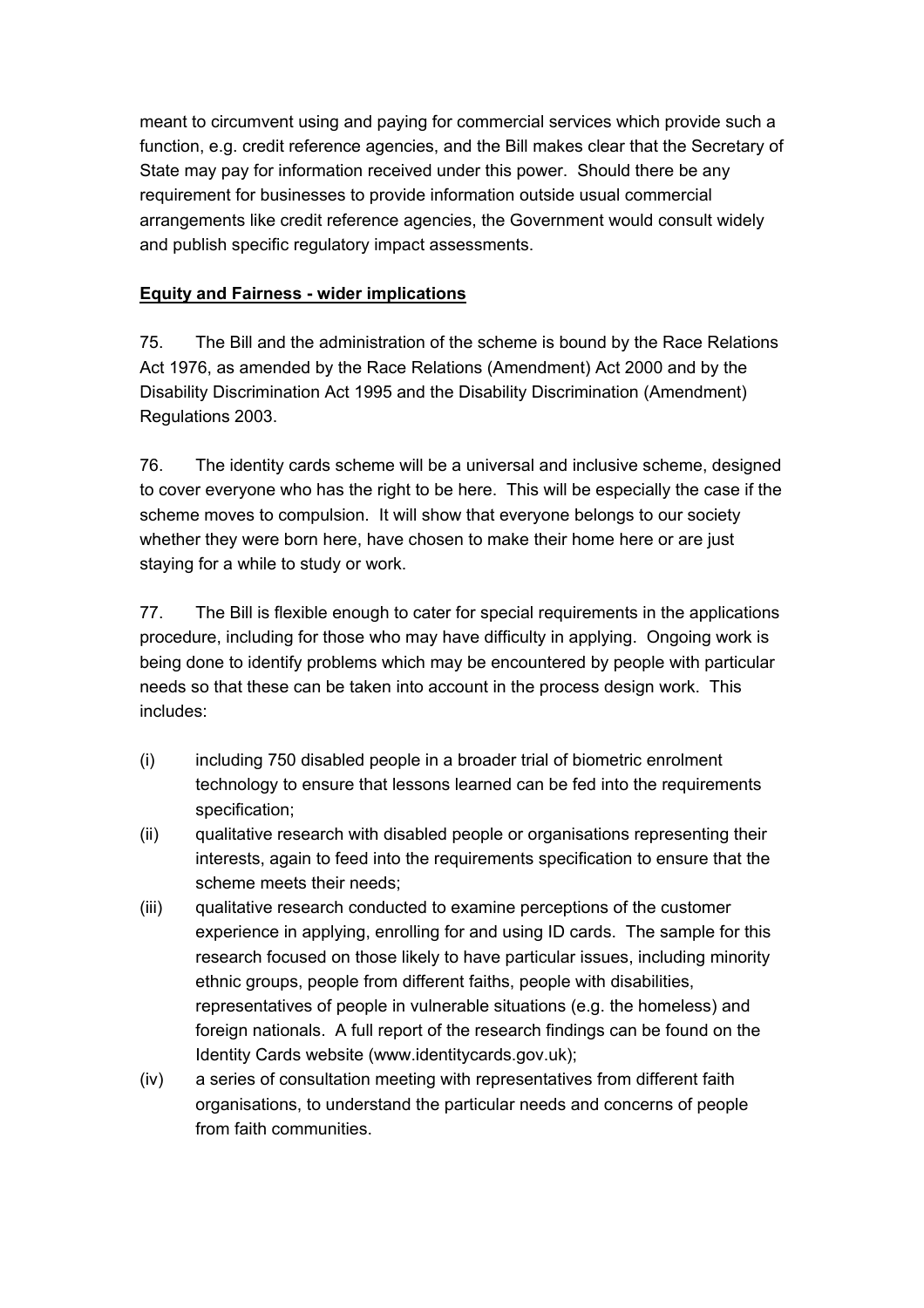78. A Race Equality Impact Assessment has been prepared as a separate document.

## **Consultation with Small Businesses - Small Firms' Impact Test**

79. There are no proposals in the Identity Cards Bill to require employers to undertake any specific checks on identity cards, or any obligation over and above those imposed by existing and recent immigration legislation<sup>11</sup>. Employers and financial and other private service providers will need to weigh up the costs, risks and benefits of changing current practices to incorporate the use of identity cards. An Impact Test does not, therefore, apply, although the requirements specification for the verification service includes simpler forms of check which might be more affordable for small businesses. The Government will address any specific cost implications for small businesses in further regulatory impact assessments as the programme develops.

80. Illegal workers are more likely to be working in particular employment sectors, some of which have a large proportion of small businesses, such as employment agencies/ labour providers, construction and agriculture which also all have a high turnover of staff. The Small Business Service has been consulted throughout the consultation periods and the Programme has participated in a number of events and workshops with employers' organisations which will continue.

# **Enforcement and Sanctions**

| Delow.                                         |                                                     |
|------------------------------------------------|-----------------------------------------------------|
| <b>Criminal Offences</b>                       | <b>Maximum Penalty</b>                              |
| A person involved in the administration of the | Summary - 6 months imprisonment, or fine,           |
| scheme to disclose information about people    | Indictment $-2$ years<br>imprisonment               |
| registered on the scheme without               |                                                     |
| authorisation                                  |                                                     |
| To obtain fraudulently an identity card        | Summary -12 months (England, Wales and              |
|                                                | Northern Ireland) 6 months (Scotland)               |
|                                                | imprisonment, or fine, or both                      |
|                                                | Indictment $-2$ years imprisonment, or fine or both |
| To use fraudulently an identity document       | Summary – 6 months imprisonment, or fine, or        |
|                                                | both                                                |
|                                                | Indictment - 10 years imprisonment                  |
| To alter fraudulently an identity card         | Summary – 6 months imprisonment, or fine, or        |
|                                                | both                                                |

81. Offences and civil penalties included in the Bill are summarised in the tables below.

<span id="page-26-0"></span> $\overline{a}$ <sup>11</sup> The Immigration (Restrictions on Employment) Order 2004 (SI 2004 No. 755).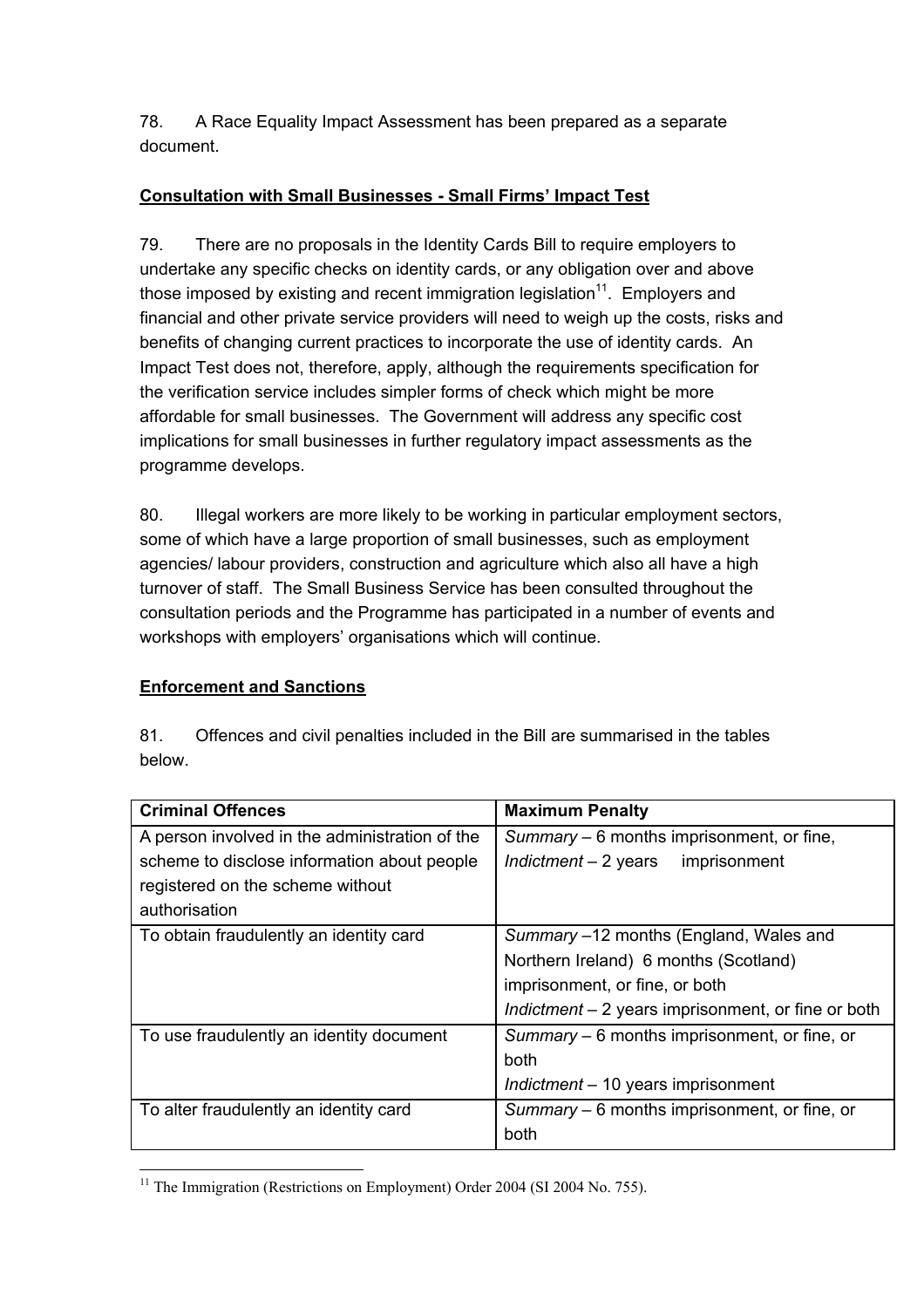| <b>Criminal Offences</b>                       | <b>Maximum Penalty</b>                             |
|------------------------------------------------|----------------------------------------------------|
|                                                | $Indictment - 2 years$ imprisonment                |
| To create a false entry, or to tamper with the | Summary – 6 months imprisonment, or fine, or       |
| <b>National Identity Register</b>              | both                                               |
|                                                | $Indictment - 10 years$ imprisonment               |
| To possess false identity documents            | Summary -12 months (England, Wales &               |
|                                                | Northern Ireland) 6 months (Scotland)              |
|                                                | imprisonment, or fine, or both                     |
|                                                | Indictment - 2 years imprisonment, or fine or both |

| Duties not giving rise to a criminal offence    | <b>Civil Penalty</b> |
|-------------------------------------------------|----------------------|
| Duty to register when required to do so under   | £2,500               |
| the Bill.                                       |                      |
|                                                 |                      |
| Duty to apply in manner prescribed when         | £1,000               |
| required to register.                           |                      |
| Duty to renew ID cards for those compulsorily   | £1,000               |
| registered.                                     |                      |
|                                                 |                      |
| Duty to inform the National Identity Register   | £1,000               |
| of a change to prescribed registered details.   |                      |
|                                                 |                      |
| Duty to surrender an identity card or to notify | £1,000               |
| an invalid card when required to do so          |                      |

## **Competition Assessment**

82. It is not anticipated that costs associated with the ID cards scheme would impact disproportionately on any particular types of business or market, nor that these would be sufficient to result in market exit nor changes to the structure of any market. Should the scheme become compulsory and employers were required to check ID cards in preference to other documents, there could be a disproportionate effect on employment agencies/labour providers, construction and agriculture, other employers with a high turnover of staff and a high incidence of migrant workers and organisations employing people in sensitive organisations, e.g. where the actions of their employees might pose a significant risk to the public. However, requirements would be applicable to all businesses in each sector and so the costs should not disadvantage particular firms within a sector.

83. The scheme would also benefit these markets and other industries by helping to secure their ability to meet any labour and skills shortages which cannot be met from the resident population via managed migration.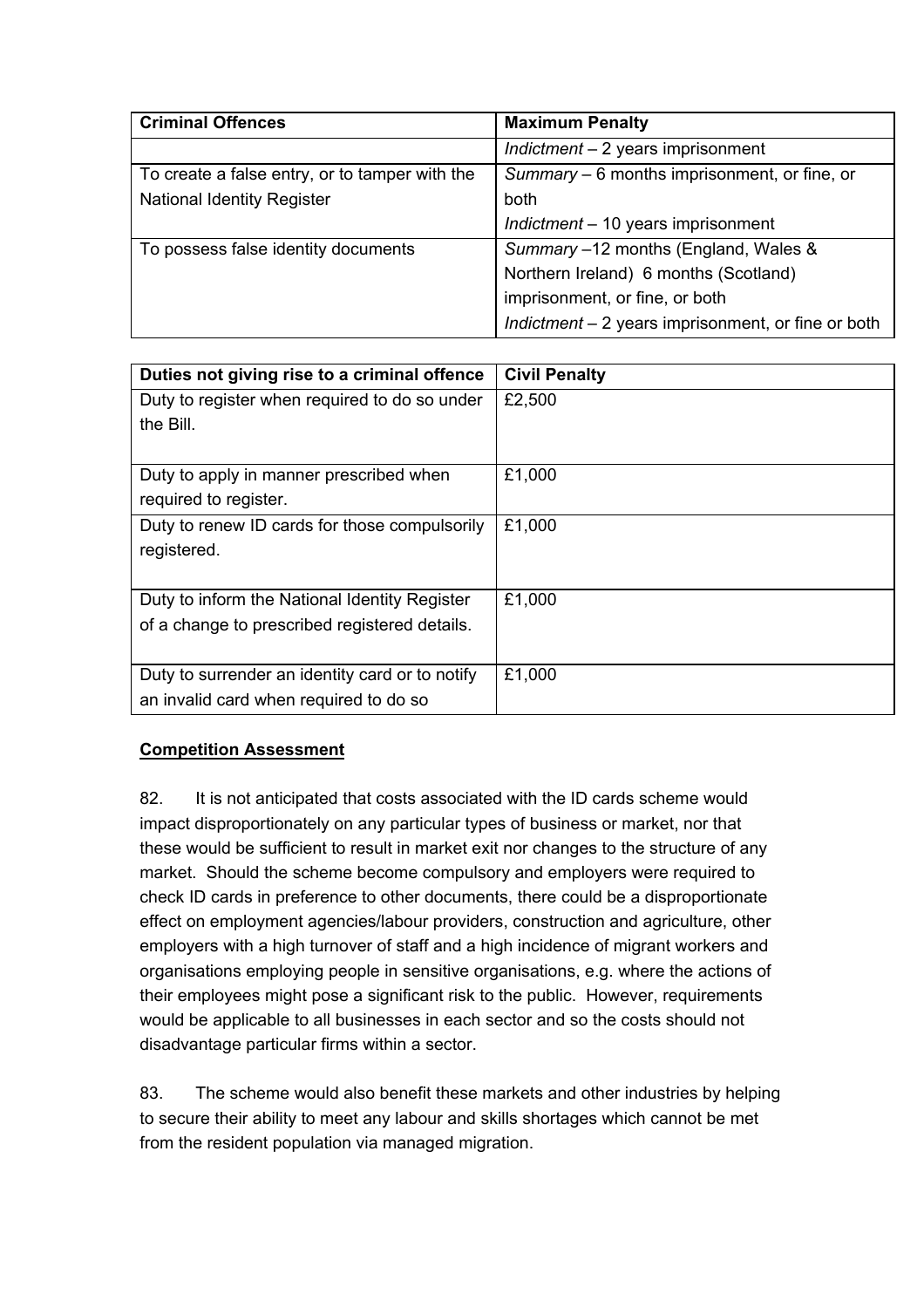#### **Monitoring and Review**

84. The identity Cards Programme is subject to continuing external review by the Office for Government Commerce (OGC) Gateway process. The next Gateway review of the Programme is scheduled for later in 2005. The legislation requires additional Parliamentary debate and approval for key decisions about the scheme over and above the passing of the Bill. Examples are:

- (i) decisions on which documents will be linked to the issuing of ID cards, e.g. present plans are based on passports and residence permits but others could be added such as driving licences
- (ii) approval for each individual public service to require identity checks and the nature of those checks
- (iii) any move to set a date by which it would be compulsory to register with the scheme.

## **Consultation**

85. Findings from the initial consultation exercise, which ended in January 2003 are published in " Identity Cards - A Summary of Findings from the Consultation Exercise on Entitlement Cards and Identity Fraud" (Cm 6019). This includes a summary of findings from qualitative and quantitative research.

86. The draft Identity Cards Bill was published in April 2004 (Cm 6178). The consultation period ran for 12 weeks. A summary of the findings from the consultation and the results of further qualitative and quantitative research was published on 27 October 2004 (Cm 6358), alongside the Government's response to the Home Affairs Select Committee report on identity cards (Cm 6359).

87. Further and ongoing consultation with all stakeholder groups will be taking place throughout the development of the scheme. The Programme includes a Research work stream, as well as Communications, Stakeholder management and Benefits Realisation work streams to take forward various forms of consultation. Reports of findings from research conducted by the Programme may be found on the Identity Cards website (www.identitycards.gov.uk). The main recent reports to be published are: 'Special Issues Research' (Mar 2005), 'Awareness, Understanding and Attitudes to ID Cards' (Sep 2004) and 'Public Perceptions of ID Cards' (Aug 2004).

## **Burden on other Government Departments**

88. Work is continuing with Government departments to update the work undertaken for the Strategic Outline Case produced in November 2003. Current plans are for this to be completed in time for the OGC Gateway 1 review due later in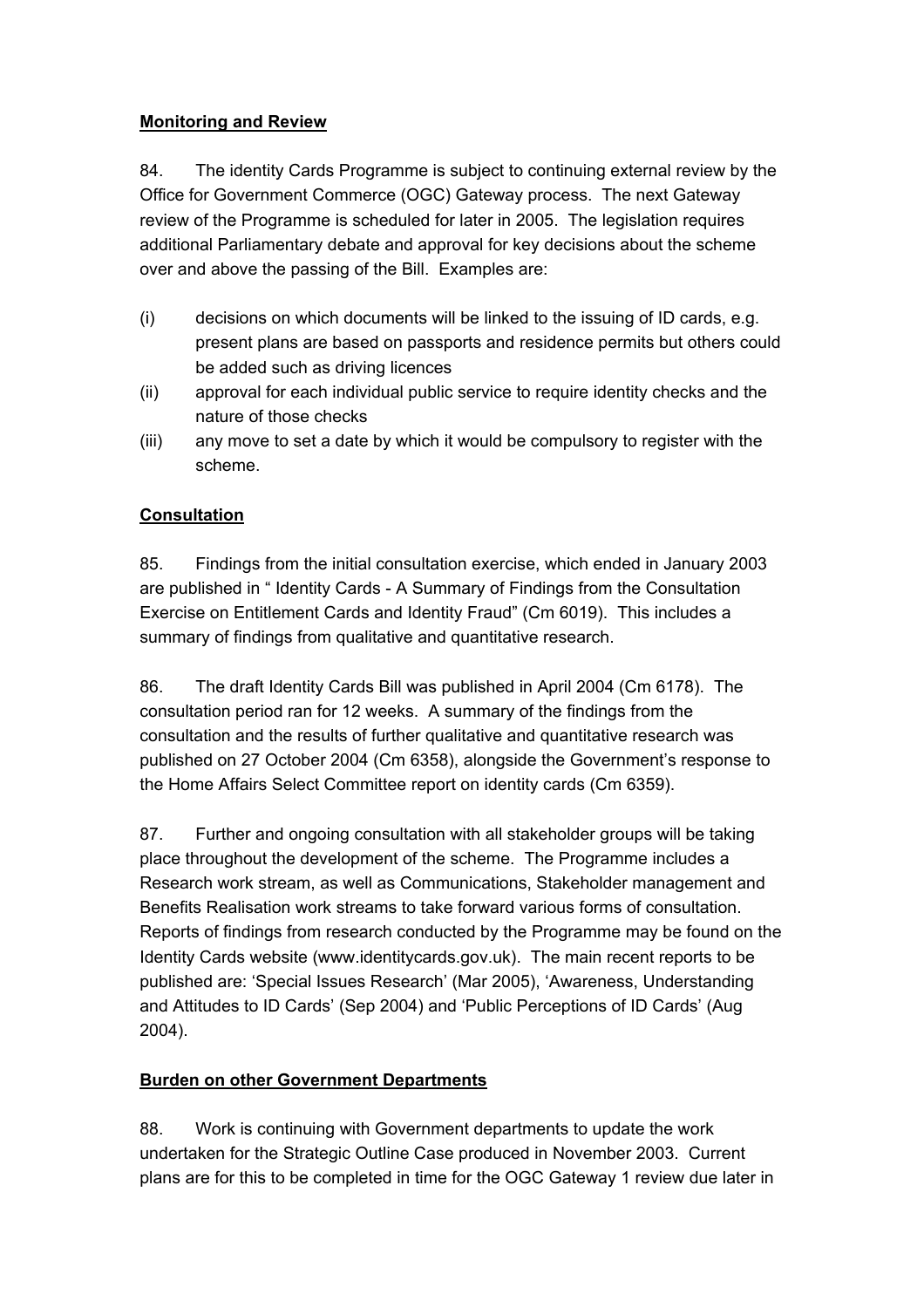2005. The Identity Cards Bill itself places no obligation on any department to make use of the scheme.

#### **Ministerial Sign-Off**

I have read the Regulatory Impact Assessment and I am satisfied that the benefits justify the costs.

**Signed** 

Date May 2005

Minister's name, title, department

Tony McNulty, Minister of State, Home Office……………………………………

**Contact** 

Robin Woodland Identity Cards Programme Home Office 2nd Floor Seacole Building 2 Marsham Street London SW1P 4DF

E-mail to: identitycards@homeoffice.gsi.gov.uk

**IDENTITY CARDS PROGRAMME May 2005**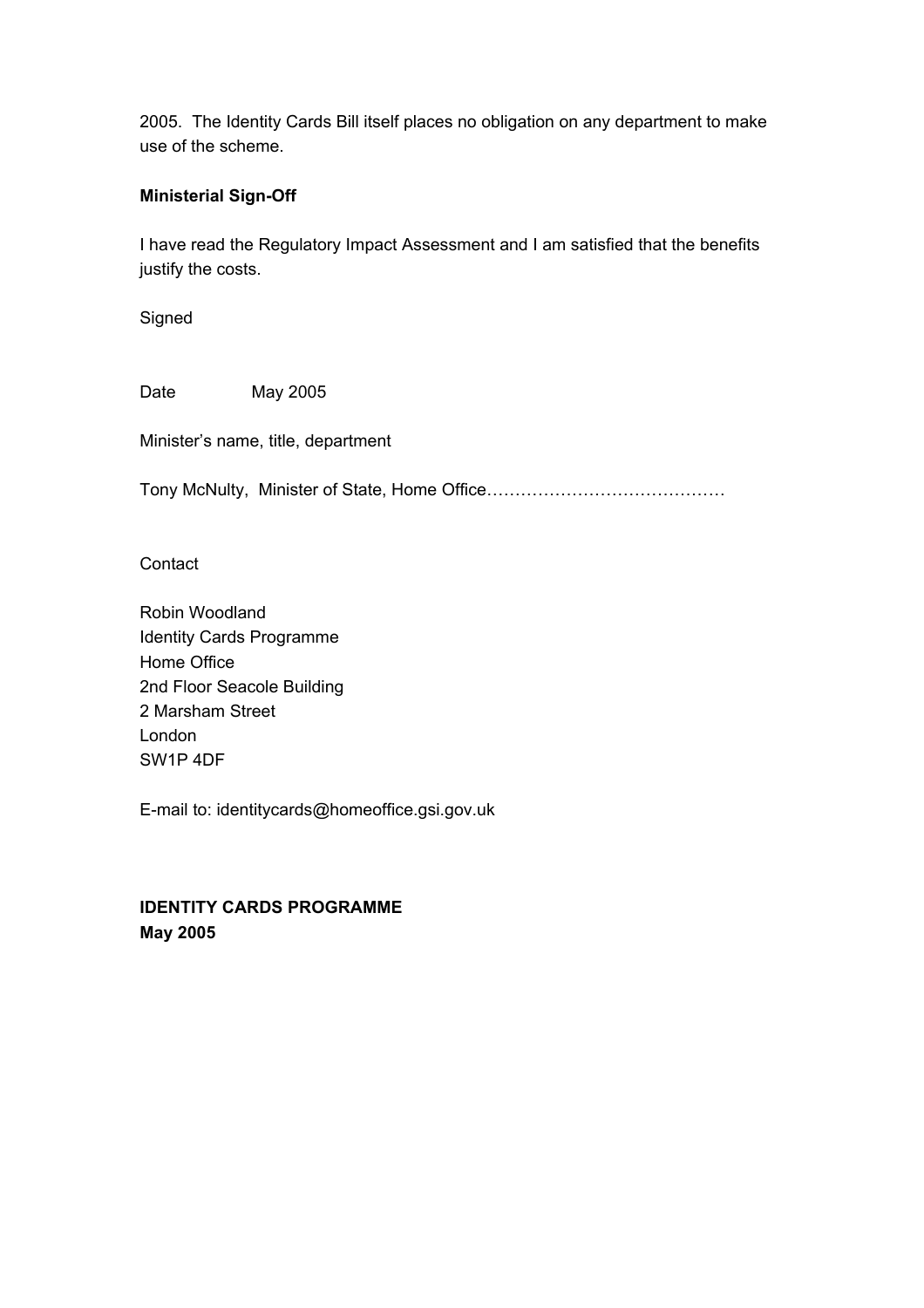#### **Complementary Initiatives**

Many initiatives are currently under way with the objectives of tackling illegal immigration and illegal working, security and organised crime, identity fraud and improving the administration of public services. The identity cards scheme is not intended to be the sole method of solving any of these problems. Therefore, all these other initiatives are continuing regardless of the introduction of the cards scheme, which will act as complement these measures, not replace them. Assessments of some of the other initiatives that are under way are summarised in the table below.

| <b>OUTCOME</b>                                                                                           | <b>MEASURE</b>                                                                                                  | <b>ASSESSMENT</b>                                                                                                                                                                                                                                                                                                                                                                                                                                                                                                                                                                                                                                                                                                             |
|----------------------------------------------------------------------------------------------------------|-----------------------------------------------------------------------------------------------------------------|-------------------------------------------------------------------------------------------------------------------------------------------------------------------------------------------------------------------------------------------------------------------------------------------------------------------------------------------------------------------------------------------------------------------------------------------------------------------------------------------------------------------------------------------------------------------------------------------------------------------------------------------------------------------------------------------------------------------------------|
| Less illegal<br>migration and<br>illegal working;<br>and better<br>community<br>relations as a<br>result | Increase the<br>resources provided to<br>the Immigration<br>Service, and<br>intelligence/ security<br>agencies. | Around £3bn p.a. is spent on immigration and<br>security measures relating to borders, immigration<br>and counter- terrorism. It would require a substantial<br>increase in resources for there to be step-change in<br>delivery from these agencies, beyond the initiatives<br>that they have already identified. The Immigration<br>and Nationality Directorate published a five year<br>strategy for asylum and immigration in February<br>2005 (Cm 6472)                                                                                                                                                                                                                                                                  |
|                                                                                                          | Tighten up on existing<br>regulations                                                                           | Under section 8 of the Asylum and Immigration Act<br>1996, employers can establish a statutory defence<br>to the charge of employing someone illegally by<br>checking and recording one of a number of specified<br>documents at the point of recruitment. The laws<br>preventing illegal working have proved difficult to<br>enforce with low levels of prosecutions, hence the<br>Government's decision to introduce the Immigration<br>(Restrictions on Employment) Order 2004 earlier this<br>year, strengthening the regime of document checks<br>by employers. However, this change is not capable<br>of addressing the fundamental issue of having a<br>universal form of ID which is secure and highly<br>verifiable. |
|                                                                                                          | Enhance the security<br>of existing documents<br>e.g. by the<br>introduction of<br>biometrics.                  | Biometrics are already being used with great<br>success in the UK visa application process in certain<br>countries. There is an international drive towards the<br>incorporation of biometrics in visas, travel<br>documents etc. An EU directive covers incorporation<br>of biometrics in visas and residence permits and a<br>further, draft, Directive deals with passports and<br>travel documents. Enhancing document security<br>alone has limited benefits without the ability to<br>ensure that there is a definitive database (or set of<br>linked databases) to guarantee against duplicate<br>identities and that all biometric documents can be<br>verified against the database record.                          |